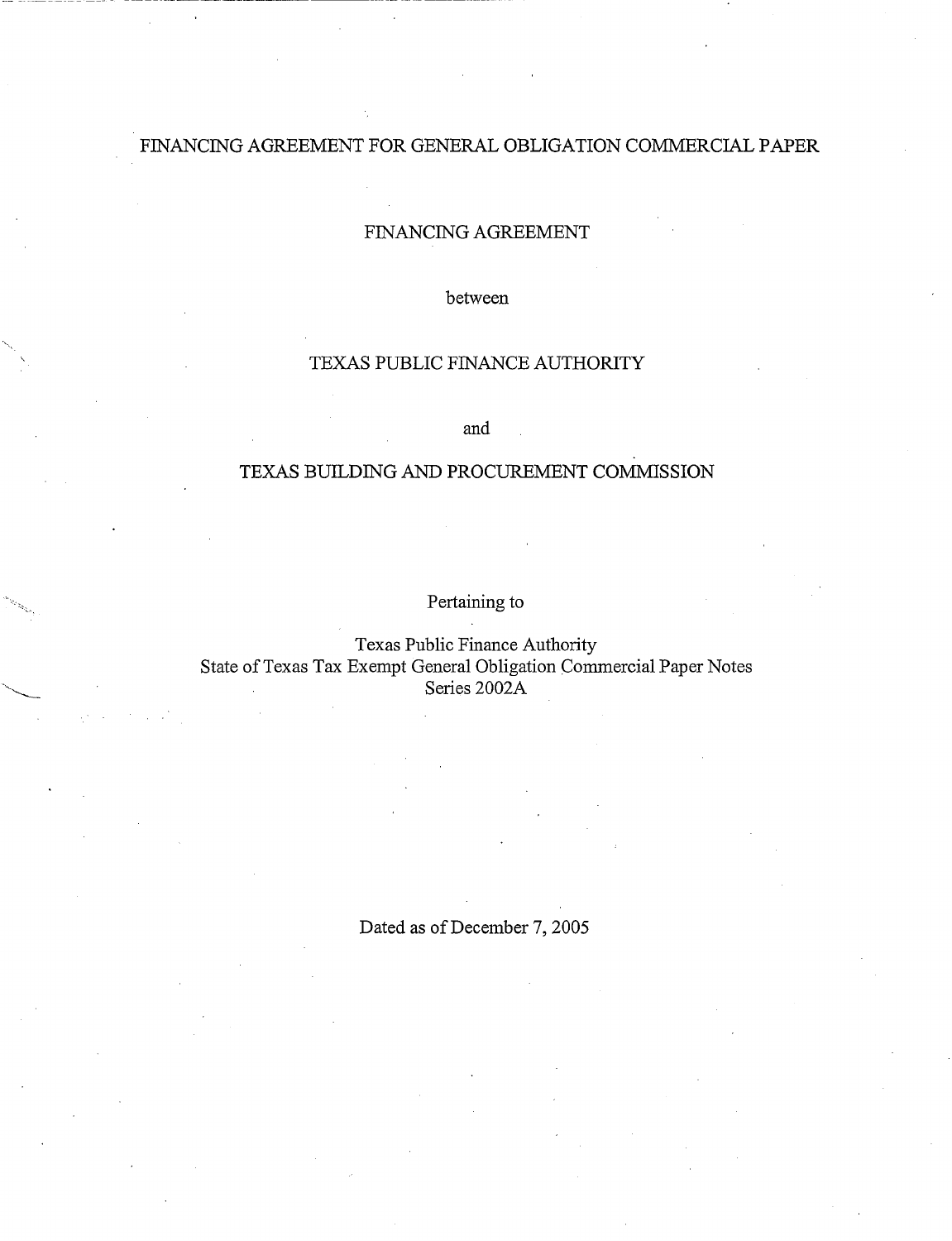# **CONTENTS**

# Page Number

| 1              |
|----------------|
| $\mathbf{1}$   |
| 3              |
| 3              |
|                |
| 4              |
| 4              |
| $\overline{4}$ |
| 5              |
| 5              |
| 5              |
| 5              |
| 5              |
| 6              |
| 6 <sub>o</sub> |
| 6.             |
| $7^{\circ}$    |
| $7^\circ$      |
| 7              |
| 7              |
| 7              |
| 8              |
| 8              |
| 8              |
| 8              |
| 10             |
| 10             |
| 10             |
| 10             |
| 10             |
| 11             |
| 11             |
| 11             |
| 11             |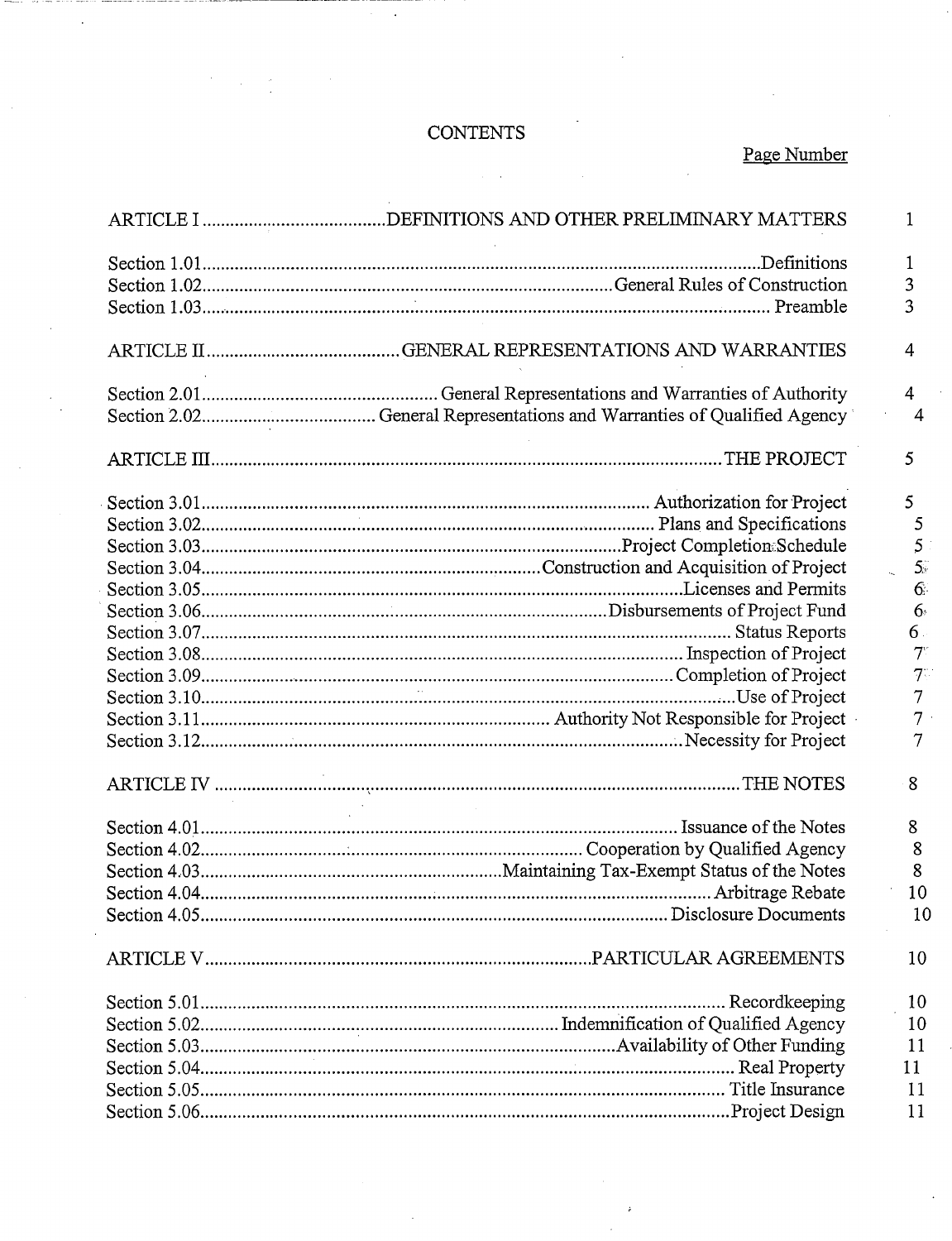|  | $\sim$ 11 |
|--|-----------|
|  | 11        |
|  | 12        |
|  | 13        |
|  | 13        |
|  | 13        |
|  | 13        |
|  | 13        |
|  |           |

# EXECUTION

- ----~-----~----~~- ~~--~---·-- ---------- --

| Description of the Project             |
|----------------------------------------|
| Project Completion Schedule            |
| Governmental Project Approvals         |
| Form of Disbursement Certificate       |
| Monthly Status Report Information      |
| Form of Project Completion Certificate |
|                                        |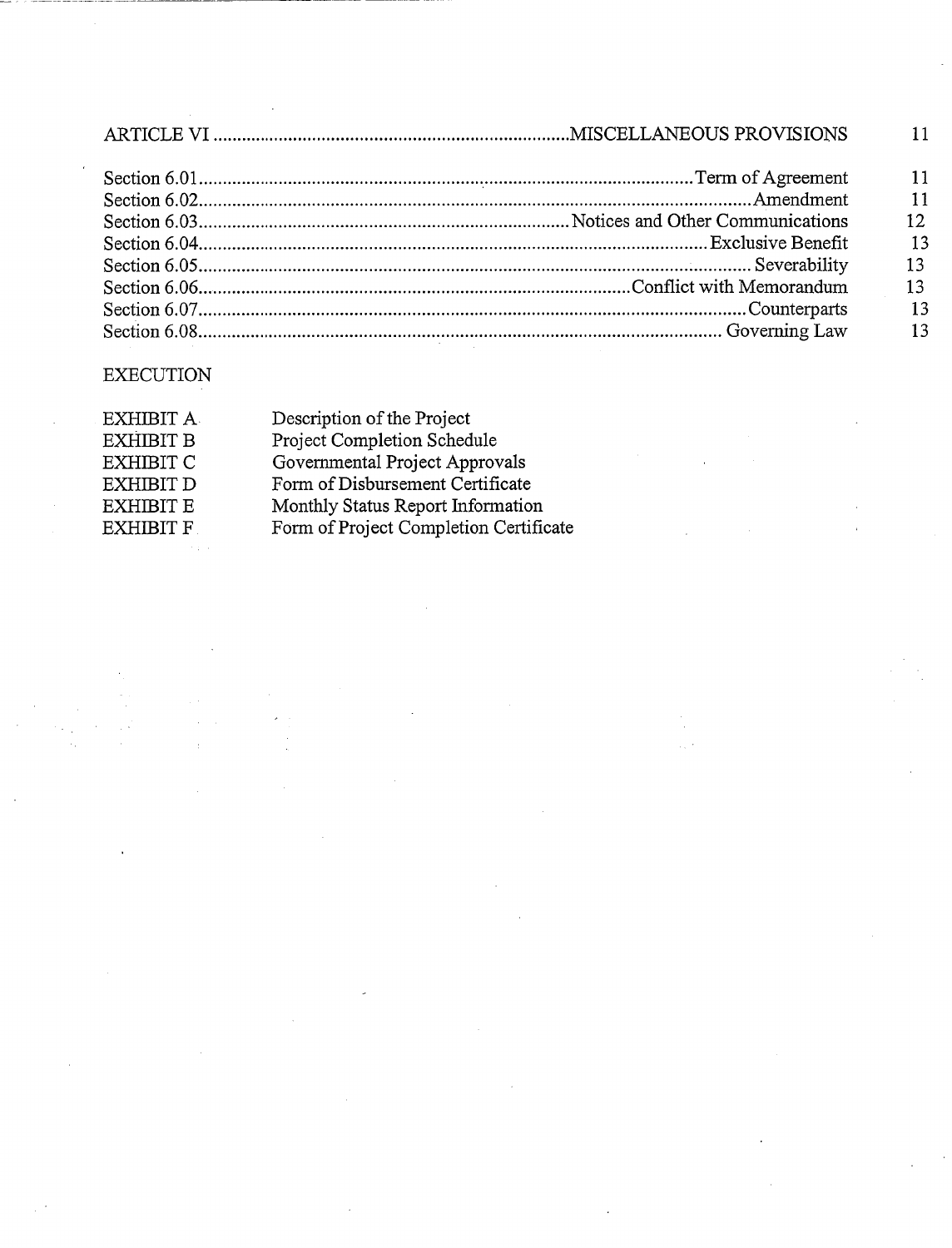$\label{eq:2.1} \frac{1}{\sqrt{2}}\sum_{i=1}^n\frac{1}{\sqrt{2}}\sum_{i=1}^n\frac{1}{\sqrt{2}}\sum_{i=1}^n\frac{1}{\sqrt{2}}\sum_{i=1}^n\frac{1}{\sqrt{2}}\sum_{i=1}^n\frac{1}{\sqrt{2}}\sum_{i=1}^n\frac{1}{\sqrt{2}}\sum_{i=1}^n\frac{1}{\sqrt{2}}\sum_{i=1}^n\frac{1}{\sqrt{2}}\sum_{i=1}^n\frac{1}{\sqrt{2}}\sum_{i=1}^n\frac{1}{\sqrt{2}}\sum_{i=1}^n\frac$  $\mathcal{L}_{\text{max}}$  and  $\mathcal{L}_{\text{max}}$  $\label{eq:2.1} \frac{1}{\sqrt{2}}\int_{\mathbb{R}^3}\frac{1}{\sqrt{2}}\left(\frac{1}{\sqrt{2}}\right)^2\frac{1}{\sqrt{2}}\left(\frac{1}{\sqrt{2}}\right)^2\frac{1}{\sqrt{2}}\left(\frac{1}{\sqrt{2}}\right)^2\frac{1}{\sqrt{2}}\left(\frac{1}{\sqrt{2}}\right)^2\frac{1}{\sqrt{2}}\left(\frac{1}{\sqrt{2}}\right)^2\frac{1}{\sqrt{2}}\frac{1}{\sqrt{2}}\frac{1}{\sqrt{2}}\frac{1}{\sqrt{2}}\frac{1}{\sqrt{2}}\frac{1}{\sqrt{2}}$ 

 $\label{eq:2.1} \frac{1}{2}\sum_{i=1}^n\frac{1}{2}\sum_{j=1}^n\frac{1}{2}\sum_{j=1}^n\frac{1}{2}\sum_{j=1}^n\frac{1}{2}\sum_{j=1}^n\frac{1}{2}\sum_{j=1}^n\frac{1}{2}\sum_{j=1}^n\frac{1}{2}\sum_{j=1}^n\frac{1}{2}\sum_{j=1}^n\frac{1}{2}\sum_{j=1}^n\frac{1}{2}\sum_{j=1}^n\frac{1}{2}\sum_{j=1}^n\frac{1}{2}\sum_{j=1}^n\frac{1}{2}\sum_{j=1}^n\$ 

 $\label{eq:2.1} \frac{1}{\sqrt{2}}\sum_{i=1}^n\frac{1}{\sqrt{2\pi}}\sum_{i=1}^n\frac{1}{\sqrt{2\pi}}\sum_{i=1}^n\frac{1}{\sqrt{2\pi}}\sum_{i=1}^n\frac{1}{\sqrt{2\pi}}\sum_{i=1}^n\frac{1}{\sqrt{2\pi}}\sum_{i=1}^n\frac{1}{\sqrt{2\pi}}\sum_{i=1}^n\frac{1}{\sqrt{2\pi}}\sum_{i=1}^n\frac{1}{\sqrt{2\pi}}\sum_{i=1}^n\frac{1}{\sqrt{2\pi}}\sum_{i=1}^n\frac{$ 

 $\begin{split} \mathbf{P}_{\mathbf{p}}(\mathbf{p}) & = \mathbf{P}_{\mathbf{p}}(\mathbf{p}) \mathbf{P}_{\mathbf{p}}(\mathbf{p}) \mathbf{P}_{\mathbf{p}}(\mathbf{p}) \\ & = \mathbf{P}_{\mathbf{p}}(\mathbf{p}) \mathbf{P}_{\mathbf{p}}(\mathbf{p}) \mathbf{P}_{\mathbf{p}}(\mathbf{p}) \mathbf{P}_{\mathbf{p}}(\mathbf{p}) \mathbf{P}_{\mathbf{p}}(\mathbf{p}) \mathbf{P}_{\mathbf{p}}(\mathbf{p}) \mathbf{P}_{\mathbf{p}}(\mathbf{p}) \mathbf{P}_{\mathbf{p}}$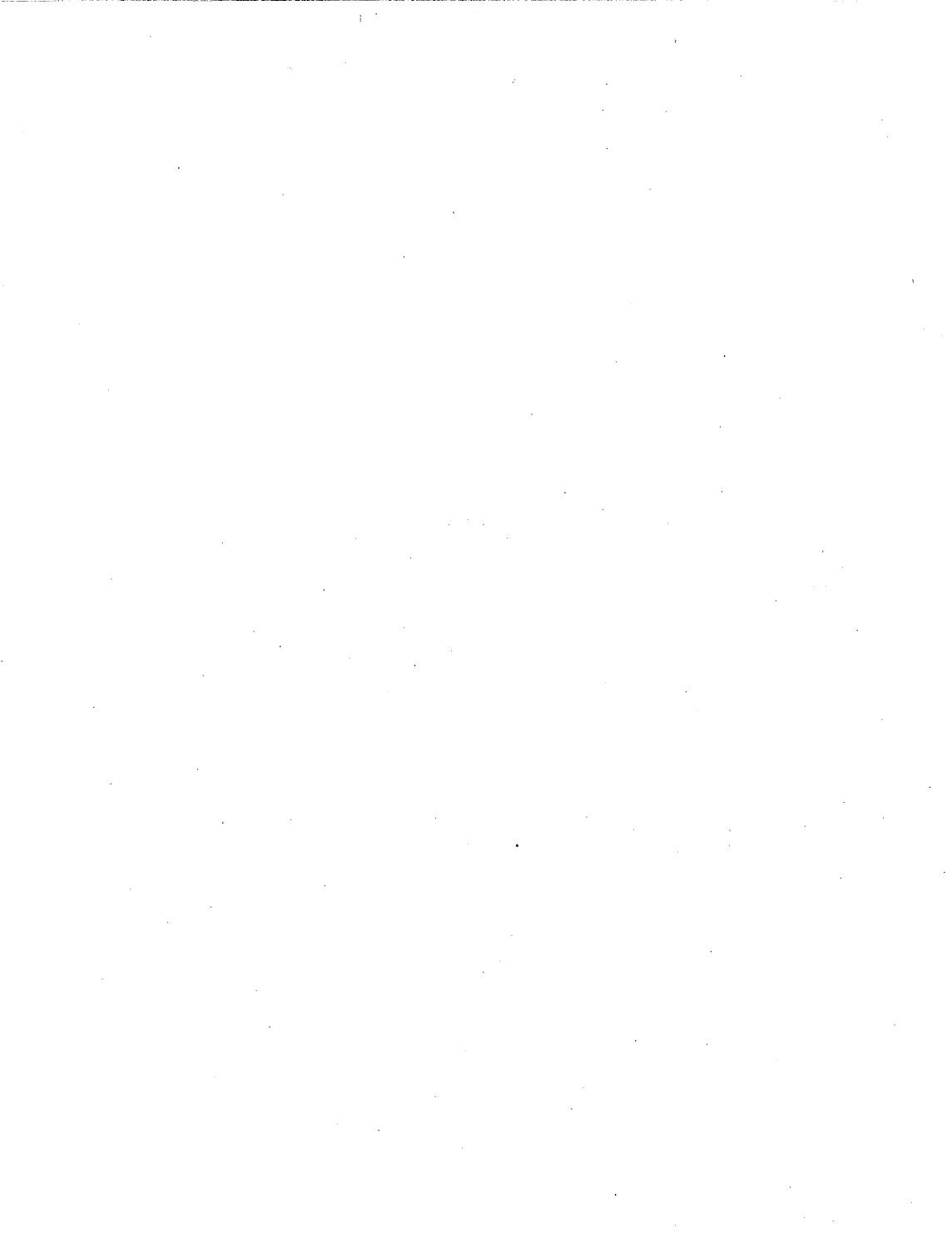# **FINANCING AGREEMENT**

THIS FINANCING AGREEMENT, dated as of December 7, 2005, between the TEXAS PUBLIC FINANCE AUTHORITY (the "Authority") and the Texas Building and Procurement Commission (the "Qualified Agency");

# **WITNESSETH:**

WHEREAS, the Authority is authorized by law to provide financing of certain facilities for agencies of the State of Texas through the issuance of commercial paper notes;

WHEREAS, one or more projects of the Qualified Agency have been authorized in appropriations by the Legislature of the State of Texas;

WHEREAS, the parties desire to provide for the financing by the Authority of certain facilities for the Qualified Agency;

NOW, THEREFORE, in consideration of the premises the parties hereto agree as follows:

## **ARTICLE I**

## **DEFINITIONS AND OTHER PRELIMINARY MATTERS**

#### SECTION 1.01. Definitions.

Except as otherwise provided in this Financing Agreement, the capitalized terms in this Financing Agreement shall have the meanings specified in this section unless the context requires otherwise.

*Agency Act-* Texas Government Code, Title 10, SubtitleD, and other statutes of the State of Texas pursuant to which the Qualified Agency operates.

*Appropriation Act* - SB 1, Acts, 79th Legislature, Regular Session, (2005) and any other act of the Legislature appropriating funds for the Project to the Qualified Agency.

*Authority* - the Texas Public Finance Authority or any successor thereto.

*Authority Regulations-* the regulations of the Authority in Part X, Title 34, Texas Administrative Code.

*Authorized Agency Representative* - the chief administrative officer of the Qualified Agency or any member of the staff of the Qualified Agency designated by the chief administrative officer or by the governing body of the Qualified Agency as an authorized representative.

*Authorizing Law-* collectively, TEX. CONST. art. III, 50-f and Chapter 1232. Texas . Government Code, as amended.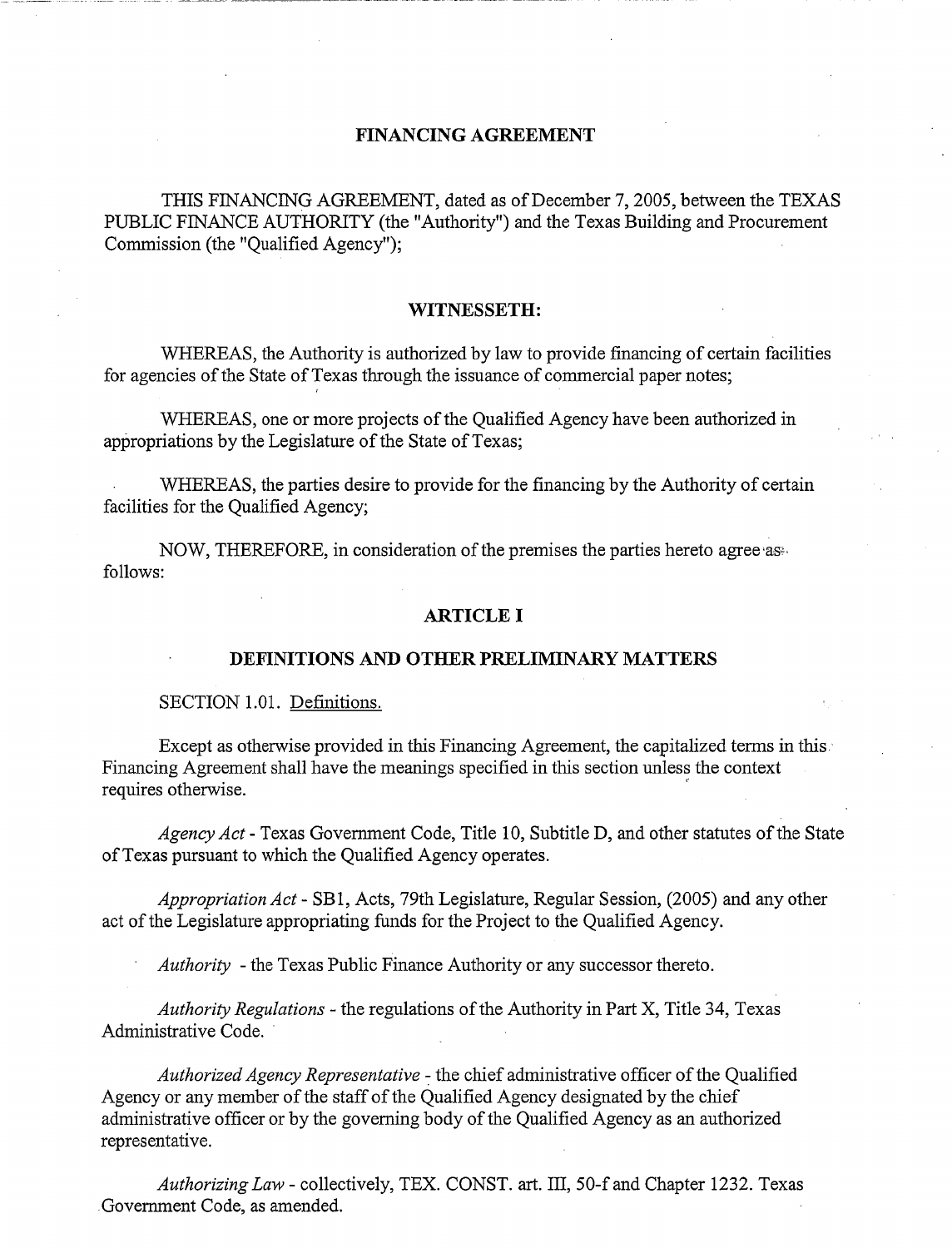*Board-* the board of directors of the Authority.

*Bond Counsel* - any law firm that is engaged by the Authority to render services to the Authority as bond counsel.

*Business Day* - any day that the Authority, the Qualified Agency, and the Comptroller are required by law to be open for business.

*Closing-* with respect to each sale of Notes, the concurrent delivery of such Notes to, or upon the order of, the initial purchaser(s) in exchange for payment therefor.

*Closing Date* - the date of a Closing.

*Code-* the Internal Revenue Code of 1986, as amended, together with all published regulations promulgated thereunder and revenue rulings with respect thereto by the United States Treasury Department or the Internal Revenue Service.

*Comptroller-* the Comptroller of Public Accounts of the State.

*Costs of Issuance* - the "costs of issuance," if any, as defined in the Authority Regulations, incurred in connection with the issuance of the Notes.

*Disbursement Certificate* - a certificate of the Authorized Agency Representative "for the disbursement of funds from the Project Fund, in substantially the form of Exhibit D of this Financing Agreement.

*Disclosure Documents* - collectively, the Offering Memorandum and any amendments thereto.

*Event of Taxability-* any act or omission that could adversely affect the excludability of the interest on any Note from the gross income of the owner of the Note.

*Executive Director-* the Executive Director of the Authority, or any member of the staff of the Authority authorized by the Board to perform the duties of the Executive Director.

*Facility Contract-* any contract, entered into by the Qualified Agency for the design, engineering, acquisition, construction, equipping, repair, or renovation of any facilities financed for the Qualified Agency in whole or part with proceeds of any Notes issued by the Authority.

*Financing Agreement* - this Financing Agreement, and any amendments hereto.

*Interest and Sinking Fund-* the fund by that name created pursuant to the Resolution.

*Legislature-* the Legislature of the State.

*Memorandum* - the Memorandum of Understanding, dated as of January 27, 2003, between the Authority and the Qualified Agency, and any amendments thereto.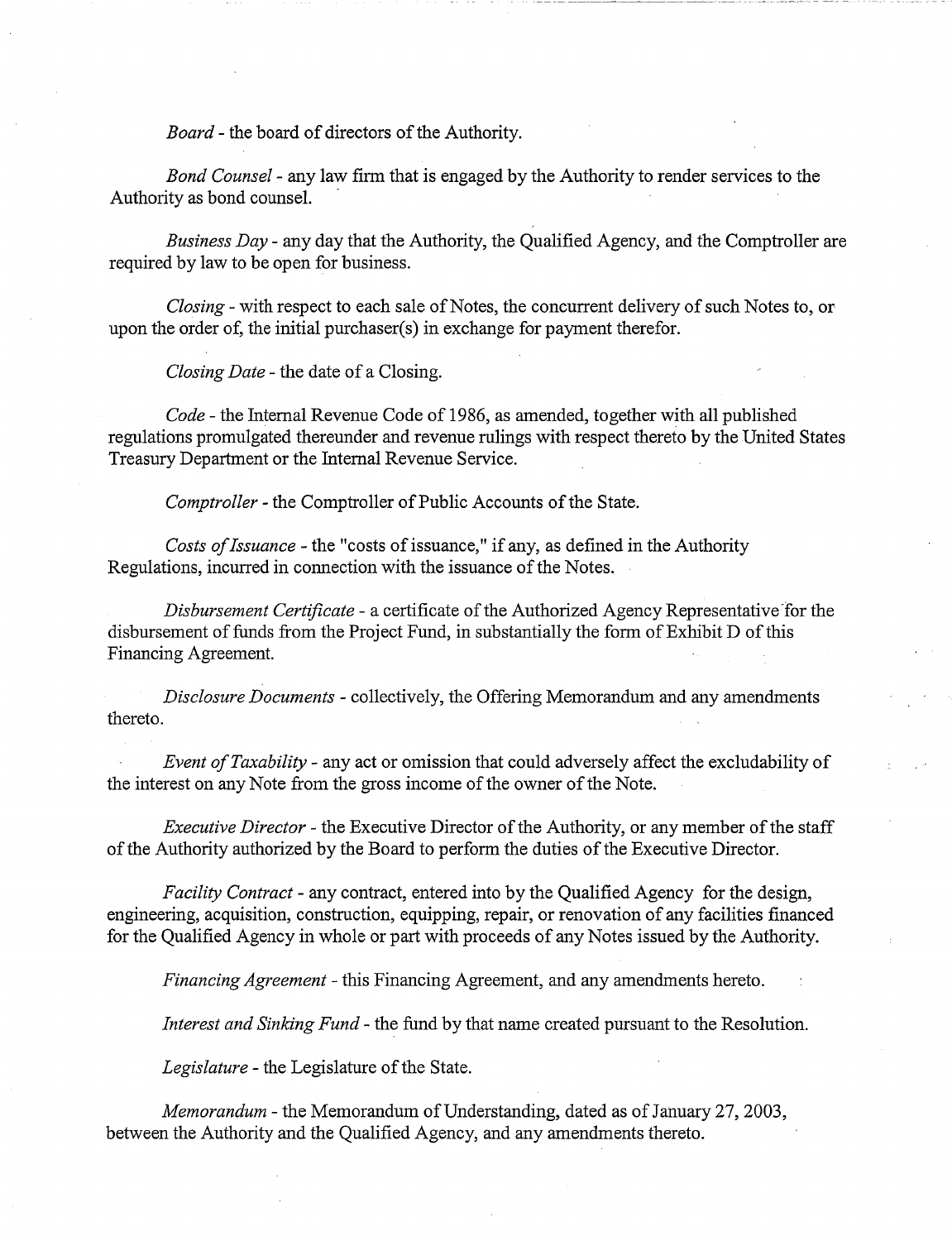*Notes* - any obligations issued by the Authority from time to time to finance or refinance the Project.

*Offering Memorandum* - the final official disclosure document authorized by the Authority to be used in connection with the sale of the Notes.

*Plans and Specifications-* the plans and specifications for the Project Component(s), as amended or supplemented.

*Projects-* the Projects, and collectively the Project Components, if any, of each Project, as set forth on Exhibit A of this Financing Agreement.

*Project Completion Amounts-* the amount of the cost of all of each Project, as set forth in Exhibit A of this Financing Agreement.

*Project Completion Certificate* - a certificate of an Authorized Agency Representative to the effect that the Projects have been completed, in substantially the form of Exhibit F of this Financing Agreement.

*Project Completion Date* - the date that the Projects are completed, as certified in the Project Completion Certificate.

*Project Completion Schedule-* the schedule projecting the rate of expenditure of proceeds of the Notes for the payment of Project Costs set forth in Exhibit B of this Financing Agreement.

*Project Component* - each respective item (or part of an item) in the Appropriation Act that has been approved to be financed within each Project with proceeds of the Notes, as described in Exhibit A of this Financing Agreement.

*Project Costs-* any costs associated with the Project that are authorized under the Authorizing Law and Authority Regulations and Chapter 1207, Texas Government Code to be paid with the proceeds of the Notes.

*Project Financing Documents* - collectively, all documents furnished by the Qualified Agency to the Authority in connection with the financing of the Project and issuance of the Notes, including (without limitation) the Memorandum, the Request for Financing, the Financing Agreement, each Disbursement Certificate, and the Project Completion Certificate.

*Project Fund-* the fund by that name created pursuant to the Resolution.

*Qualified Agency-* the "Qualified Agency" as defined in the preamble of this Financing Agreement or any successor thereto.

*Request for Financing* - the letter or other communication from the Qualified Agency to the Authority requesting financing for the Project, and any supplements thereto.

*Resolution* -the resolution of the Authority pursuant to which the Notes are authorized to be issued, and any amendments and supplements thereto.

*State-* the State ofTexas.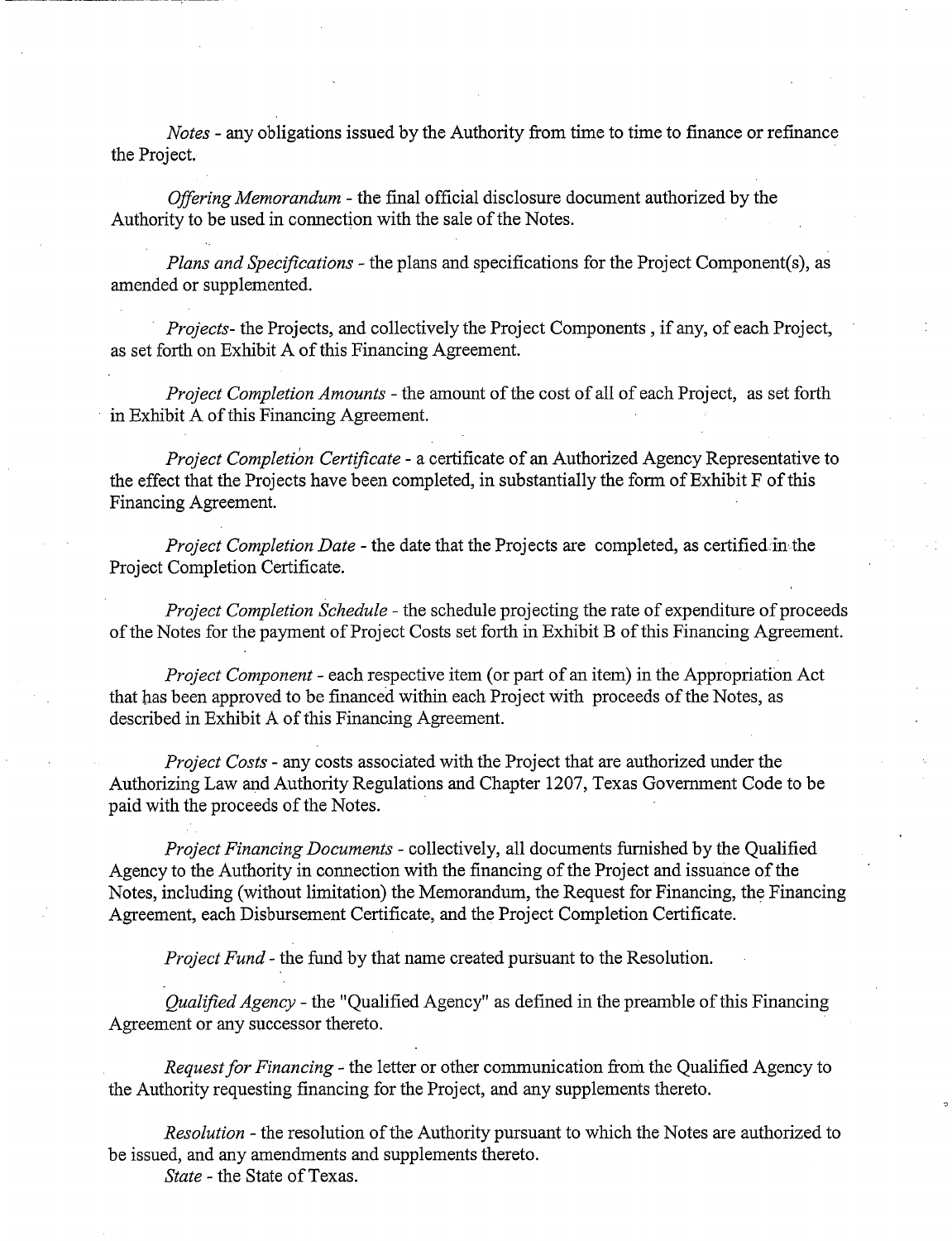*Comptroller-* the State Comptroller of the State of Texas, or any successor thereto.

# SECTION 1.02. General Rules of Construction.

(a) A capitalized term used in this Financing Agreement that is not defined herein and that is defined in the Resolution shall have the meaning assigned to it **in** the Resolution.

(b) Whenever in this Financing Agreement the context requires:

(1) a reference to the singular number includes the plural and vice versa; and

(2) a word denoting gender includes the masculine, feminine, and neuter.

(c) The table of contents and the titles given to any article or section of this Financing' Agreement are for convenience only and are not intended to modify the article or section.

#### SECTION 1.03. Preamble.

The statements and findings in the preamble of this Financing Agreement are hereby adopted and made a part of the Financing Agreement.

#### **ARTICLE II**

#### **GENERAL REPRESENTATIONS AND WARRANTIES**

#### SECTION 2.01. General Representations and Warranties of Authority.

The Authority represents and warrants as follows:

(1) the Authority is a validly existing agency of the State of Texas authorized to operate under the Texas Public Finance Authority Act;

(2) the Authority has full power and authority to execute and deliver this Financing Agreement, perform its obligations thereunder, and carry out the transactions contemplated hereby;

(3) the Authority has duly authorized the execution and delivery of this Financing Agreement and the performance of its obligations thereunder;

(4) the execution and delivery of this Financing Agreement, the consummation of the transactions contemplated hereby, the performance of its obiigations hereunder, and the compliance with the terms hereof by the Authority will not conflict with, or constitute a default under, any law (including administrative rule), judgment, decree, order, permit, license, agreement, mortgage, lease, or other instrument to which the Authority is subject or by which it is bound;

(5) the Authority has full power and authority to issue the Notes, to cause funds to be made available to finance the Project in accordance with the Resolution and this Financing Agreement and to perform its obligations under the Resolution.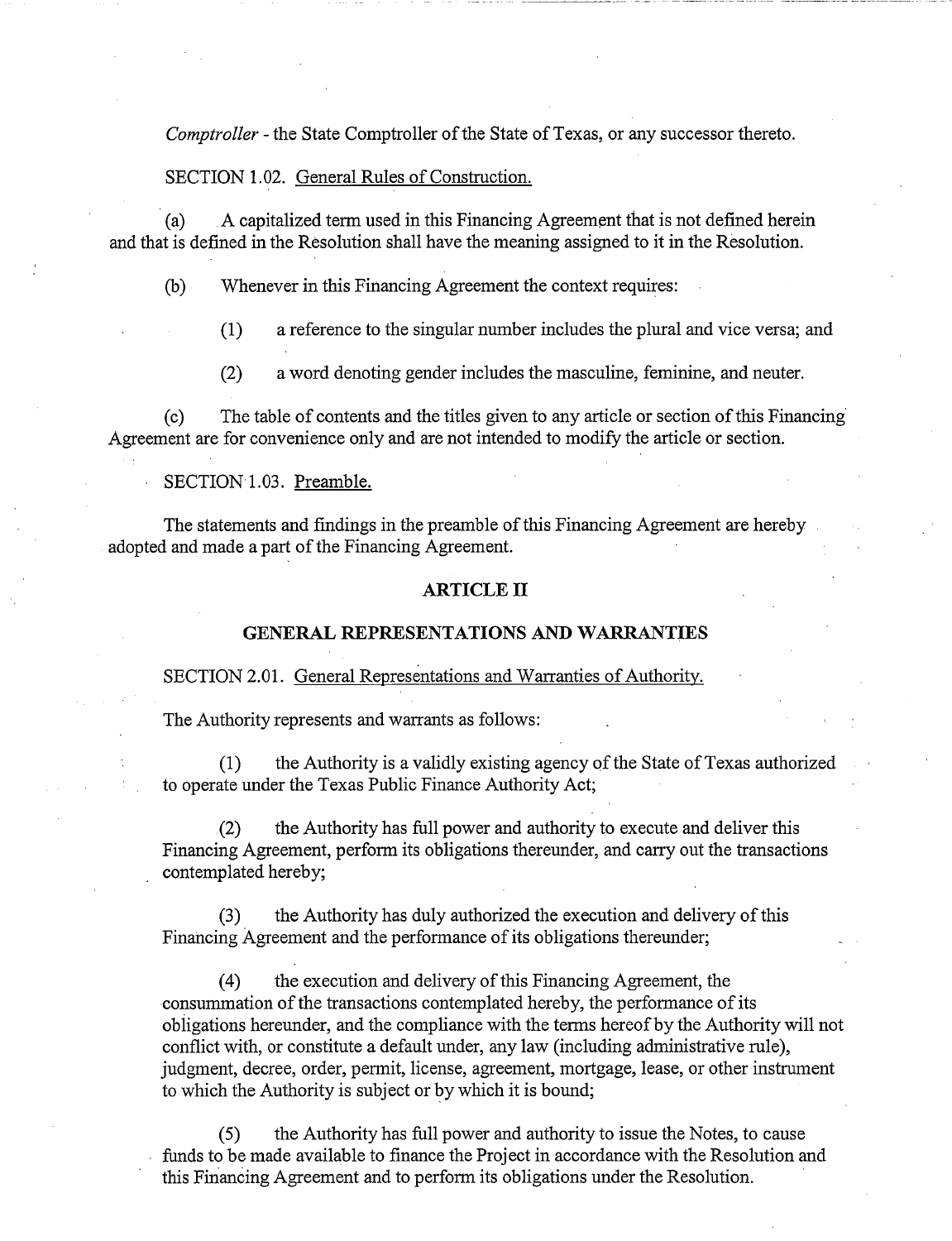## SECTION 2.02. General Representations and Warranties of Qualified Agency.

The Qualified Agency represents and warrants, as follows:

 $(1)$  the Qualified Agency is a validly existing agency of the State authorized to operate under the Agency Act;

----~---~-~--~------------~-----·-------------------------~-"--------------------------

(2) the Qualified Agency has full power and authority to execute and deliver the Project Financing Documents, perform its obligations thereunder, and carry out the transactions contemplated thereby;

(3) the Qualified Agency has duly authorized the execution and delivery of the Project Financing Documents and the performance of its obligations thereunder;

(4) the execution and delivery of the Project Financing Documents, the consummation of the transactions contemplated thereby, the performance of its obligations thereunder, and the compliance with the terms thereof by the Qualified Agency will not conflict with, or constitute a default under, any law (including administrative rule), judgment, decree, order, permit, license, agreement, mortgage, lease, or other instrument to which the Qualified Agency is subject or by which the Qualified Agency or any of its property is bound;

(5) the Qualified Agency is not in violation of any law, which violation could adversely affect the consummation of the transactions contemplated by the Project Financing Documents; and

(6) this Financing Agreement is the legal, valid, and binding obligation of the Qualified Agency, in accordance with its terms.

#### **ARTICLE III**

#### **THE PROJECT**

# SECTION 3.01. Authorization for Project.

(a) The Qualified Agency represents that the Project has been authorized by the Legislature in the Appropriation Act or other act, and that all of the Project Costs to be paid with proceeds of the Notes will be incurred for the acquisition, construction, equipping, major repair, or renovation of facilities and will otherwise be lawful expenditures of the Qualified Agency.

(b) The Qualified Agency represents that the description of each Project Component set forth in Exhibit A to this Financing Agreement is accurate.

# SECTION 3.02. Plans and Specifications.

(a) The Qualified Agency shall cause the Plans and Specifications to be prepared and shall maintain the Plans and Specifications with its official records.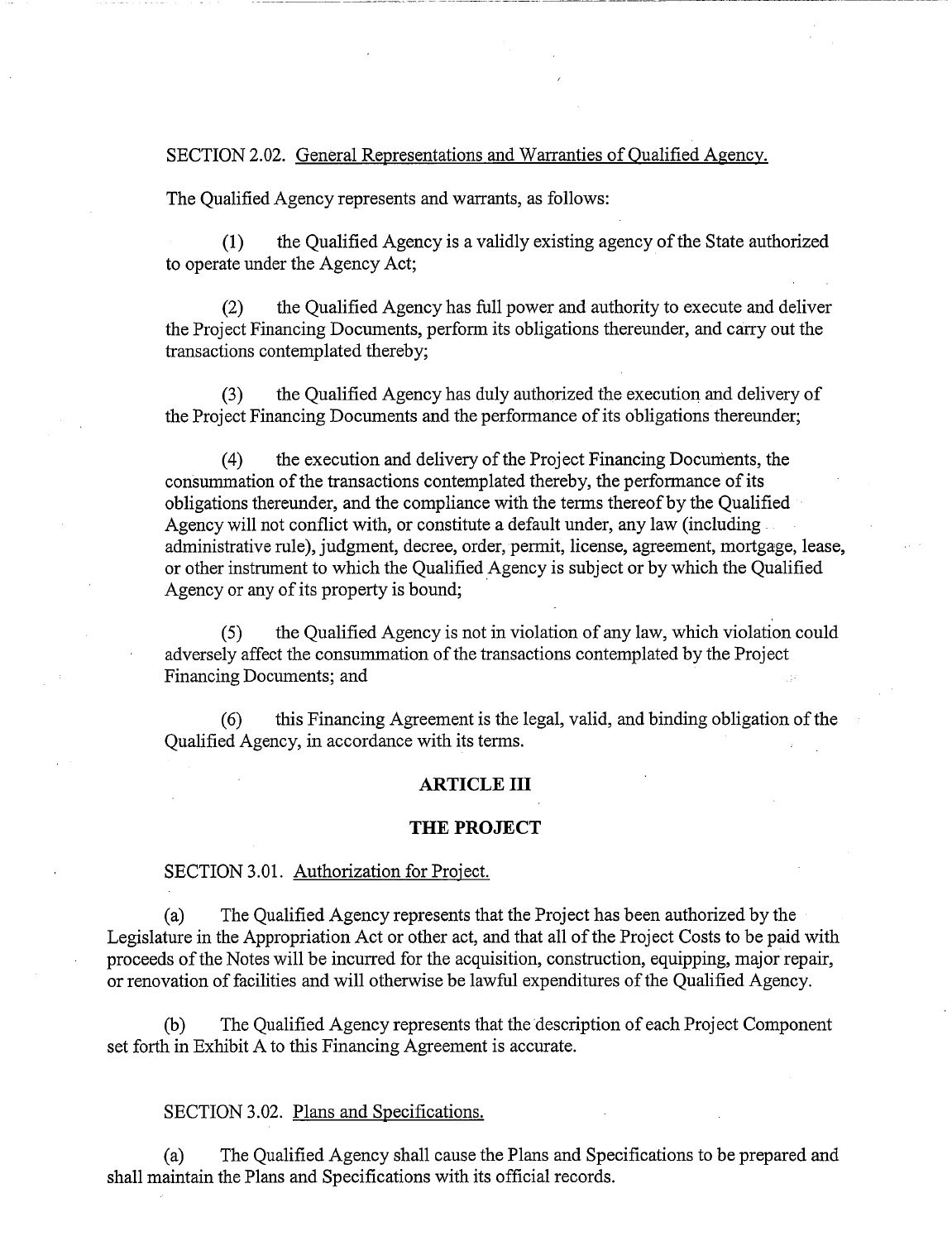(b) The Authority and its authorized agents may inspect the Plans and Specifications at reasonable times.

### SECTION 3.03. Project Completion Schedule.

(a) As of a Closing Date which relates to funding all or a portion of, among other things, the Project, the Qualified Agency reasonably expects that the Project Completion Amount will be expended within the time periods set forth in Exhibit B hereto. The Qualified Agency represents that it is not aware of any fact or circumstance that could cause the entire Project Completion Amount not to be expended as set forth in the Project Completion Schedule, as amended from time to time.

(b) Promptly upon becoming aware of any circumstances that will result in a deviation from Exhibit B hereto of \$2,000,000 or more, the Qualified Agency shall notify the Executive Director of the amount and nature of such deviation.

(c) Promptly upon becoming aware of any circumstances that will result in the expenditure for Project Costs in any "Expenditure Period" (as set forth in Exhibit B hereto) of an aggregate amount that is less than the amount set forth in Exhibit B hereto for such Expenditure Period, the Qualified Agency shall notify the Executive Director of (1) such aggregate expenditure amount, and (2) the reason(s) that such expenditure amount will be less than. the amount set forth in Exhibit B hereto.

SECTION 3.04. Construction and Acquisition of Project.

(a) The Qualified Agency shall cause the acquisition, construction, equipping, repair, and/or renovation of the Project to be completed with due diligence substantially in accordance with the Plans and Specifications and in a good and workman-like manner.

(b) The Qualified Agency represents that at least 80 percent of the Project Completion Amount will be expended to pay Project Costs constituting expenditures for the construction, reconstruction, or rehabilitation of the Project.

(c) The Qualified Agency may shift its use of proceeds among Project Components to the extent permitted by law so long as such shift of use does not constitute an Event of Taxability. The Authority may obtain or require the Qualified Agency to obtain an opinion of Bond Counsel regarding taxability.

#### SECTION 3.05. Licenses and Permits.

The Qualified Agency represents that it has obtained all necessary licenses, permits, and other governmental approvals necessary to complete the Project, except for those (if any) described in Exhibit C to this Financing Agreement.

## SECTION 3.06. Disbursements of Project Fund.

(a) The Qualified Agency may cause disbursements to be made from the related account of the Project Fund in accordance with contracts for the Project, this Financing Agreement, the Resolution, and the Funds Management Agreement.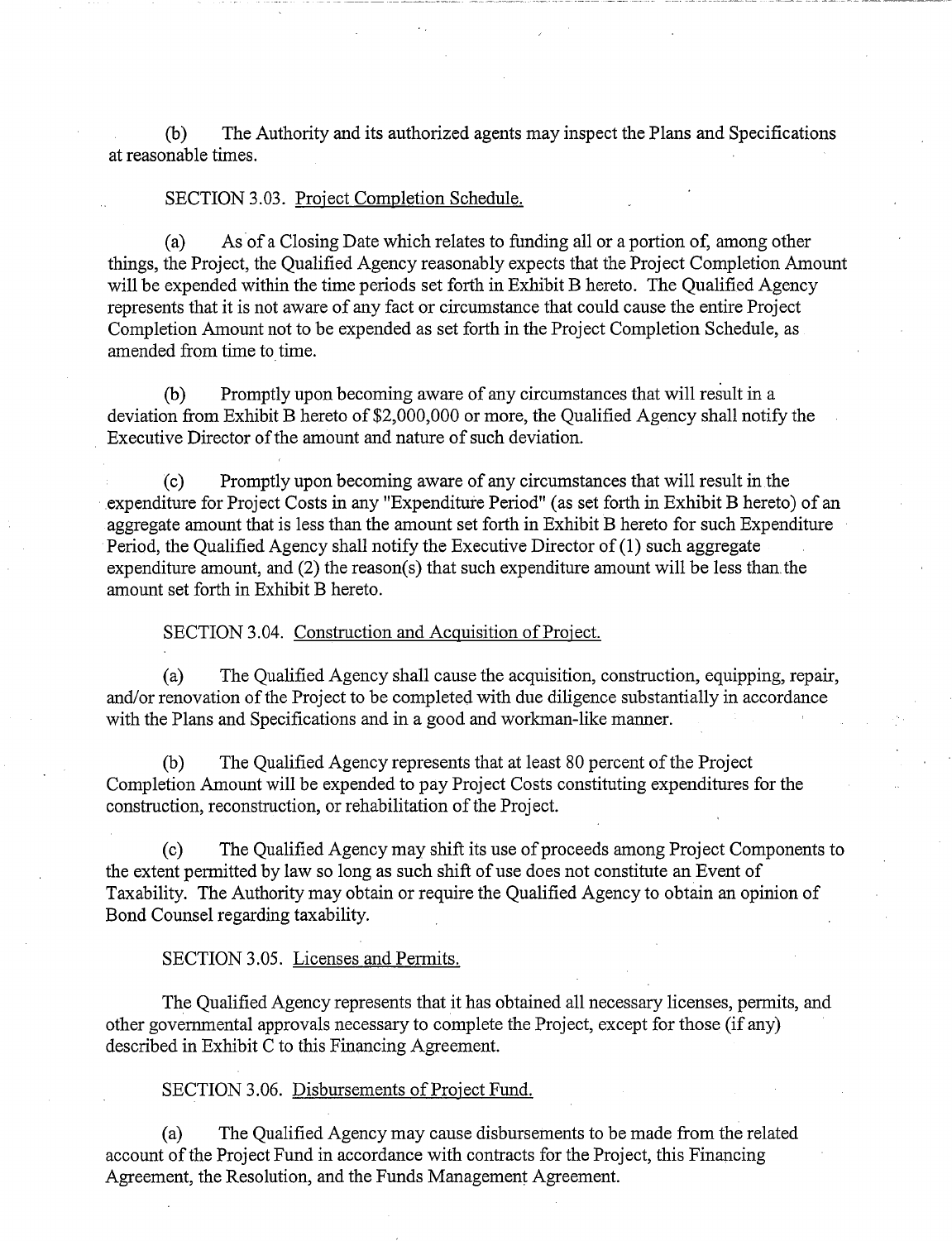(b) The Qualified Agency acknowledges that the Project Fund may be applied in accordance with the Resolution for purposes other than the payment of Project Costs.

--·---------···----·----·--- ---- ------·---~-----------~~~~-------------------- --- ----·-·-· ·-----

(c) The Qualified Agency acknowledges and agrees that interest earned in funds contained in the related account of the Project Fund may, pursuant to the limitations and subject to the terms set out in the Funds Management Agreement, be used to pay interest payments, if any, on the Notes.

(d) To obtain a disbursement of funds from the related account of the Project Fund for the payment of Project Costs, the Qualified Agency shall submit to the Authority, not later than the Business Day immediately preceding the disbursement date, a properly completed Disbursement Certificate. Subject to Subsection (e) of this section, upon determining that the submitted Disbursement Certificate has been properly completed, the Executive Director shall cause the Comptroller to transfer funds in the Project Fund to the appropriate fund( s) of the Qualified Agency in the amount(s) set forth in the Disbursement Certificate. The Qualified Agency shall apply the funds so transferred to the payment of Project Costs.

(e) Disbursements from the related account of the Project Fund for the payment of· Project Costs shall not exceed, in the aggregate, the Project Completion Amount without the prior approval of the Executive Director (which approval shall be based on availability of funds and legal authorization).

(f) Before a disbursement from the related account of the Project Fund may be made with respect to any Project Component in excess of the estimated cost of such component shown on Exhibit A of this Financing Agreement, the Qualified Agency shall give.notice to the Executive Director identifying such Project Component and stating the amount of such excess.

 $(g)$  In the event that the Authority determines that the Qualified Agency has breached any material representation, warranty, or agreement in this Financing Agreement, the Authority, in its discretion, may suspend further disbursement of the related account of the Project Fund if, in the opinion of the Texas Attorney General (1) such suspension is lawful, and (2) such breach constitutes a breach of this Financing Agreement. Such suspension may commence not sooner than the 30th day after the date of delivery to an Authorized Agency Representative of notice of such suspension, and may continue until such breach is cured or is waived by the Executive Director. If such breach is not cured or waived within 90 days after the date such suspension commenced, the Authority may apply any remaining funds in the related account of the Project Fund allocated to the payment of Project Costs in the manner permitted by the Resolution and law.

(h) To the extent required by law, the Qualified Agency has submitted a master plan for construction of its facilities and shall periodically revise the master plan in accordance with such law.

## SECTION 3.07. Status Reports.

Not later than the  $25<sup>th</sup>$  day of each month, through the month following the month in which the Project Completion Date occurs, the Qualified Agency shall prepare and deliver to the Executive Director a status report, containing the information set forth in Exhibit E to this Financing Agreement, covering the preceding calendar month. At other times (whether before or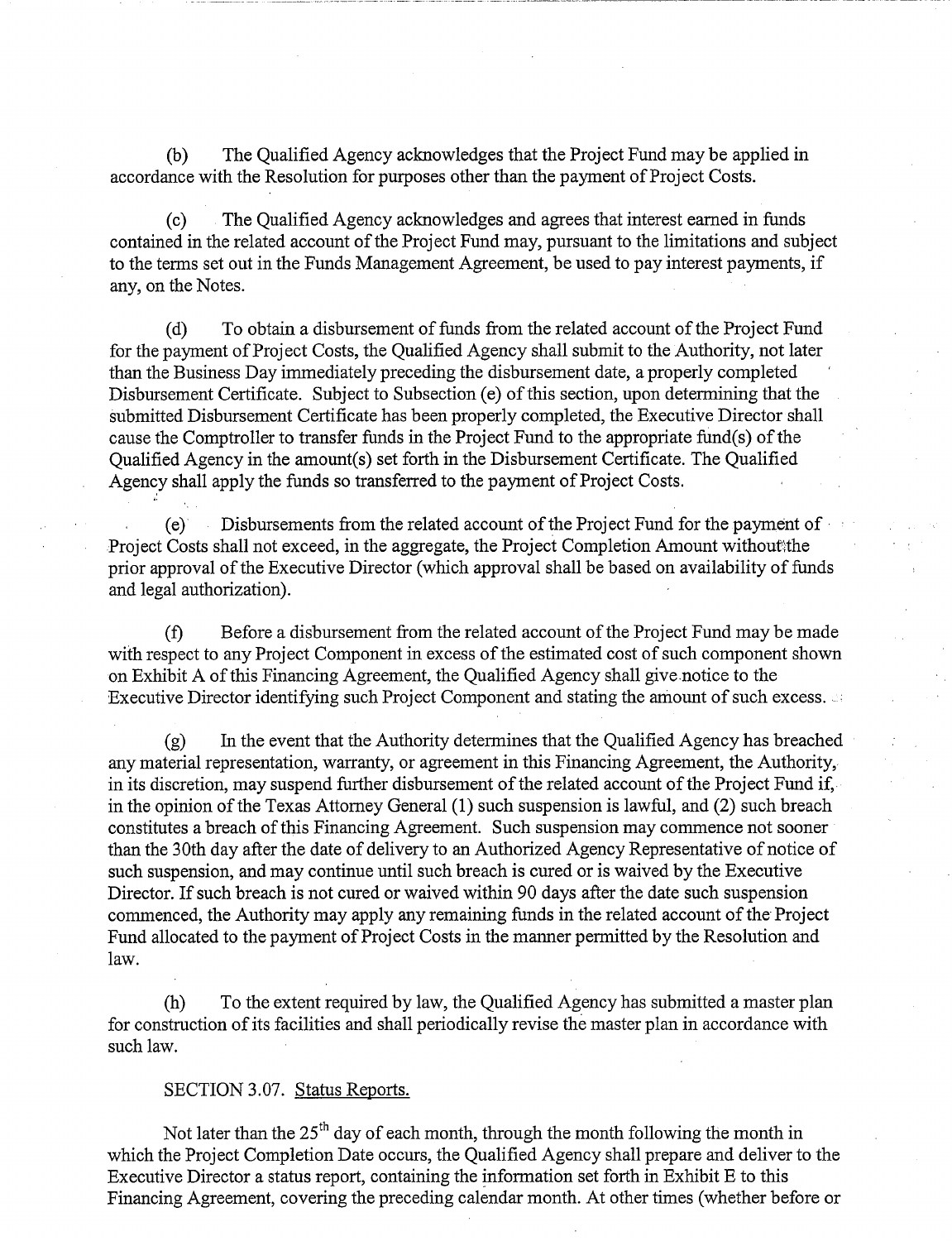after the Project Completion Date), the Qualified Agency shall provide the Executive Director, upon request, with any information available to the Qualified Agency regarding the expenditure of funds disbursed to the Qualified Agency from the related account of the Project Fund or the condition or use of the Project.

# SECTION 3.08. Inspection of Project.

The Authority and its authorized agents, at reasonable times before and after completion of the Project, may enter on and inspect the Project and examine any records ofthe Qualified Agency relating to the Project.

#### SECTION 3.09. Completion of Project.

Upon the completion of the Project (or when no further proceeds of the Notes are to be expended for Project Costs), the Qualified Agency shall deliver to the Executive Director a properly completed Project Completion Certificate.

#### SECTION 3.10. Use of Project.

(a) The Qualified Agency may use the Project for any lawful purpose so long as such use does not constitute an Event of Taxability.

(b) . The Qualified Agency shall not lease any part of the Project to, or permit any part of the Project to be operated or otherwise used by, an entity other than an agency or political subdivision of the State without the prior approval of the Executive Director. No agreement, whether formal or informal, purporting to authorize any such use of a Project (or part thereof) shall be effective unless and until it has been approved by the Executive Director. The Authority shall direct the Executive Director to approve any proposed arrangement for use of the Project (or a part thereof) by a nongovernmental entity upon obtaining an opinion of Bond Counsel to the effect that such arrangement will not constitute an Event of Taxability:.

SECTION 3.11. Authority Not Responsible for Project.

(a) The Authority has no responsibility for the acquisition, construction, equipping, repair, or renovation of the Project or for the operation or maintenance of the Project, provided that a contract with an entity other than an agency or political subdivision of the state to manage or operate the Project (or a part thereof) constitutes the "use" of the Project, within the meaning of, and is subject to, SECTION 3.10 hereof.

(b) If the Project Fund is insufficient for the payment of all of the Project Costs, the Authority is not responsible for the payment of any Project Costs that cannot be paid from the Project Fund.

SECTION 3.12. Necessity for Project.

The Qualified Agency represents to the Authority that, as of the Closing Date:

(1) the provision of the Project in accordance with the Project Completion Schedule is necessary in order for the Qualified Agency to effectively carry out its lawful duties and functions; and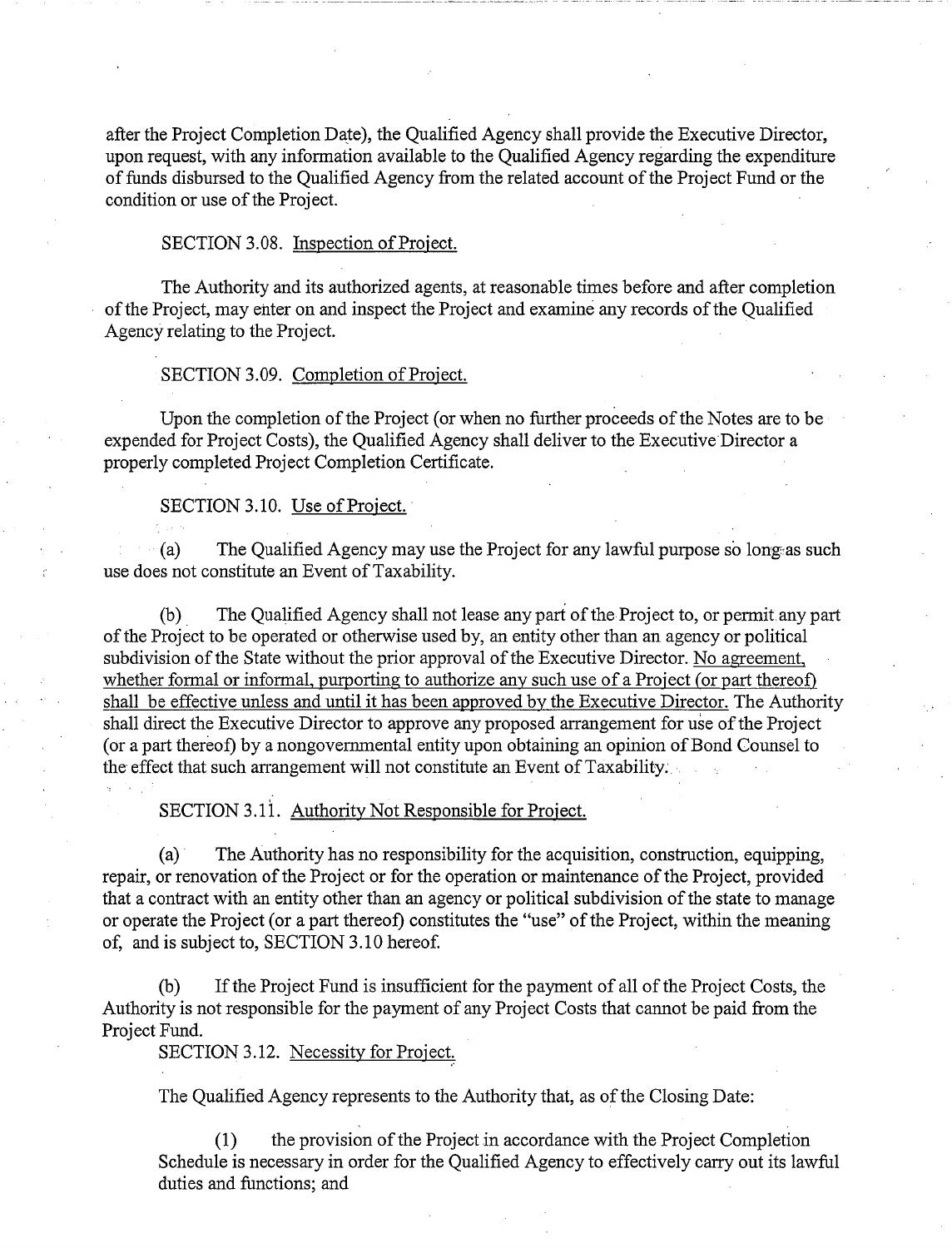(2) the Qualified Agency expects that it will use the Project for the purposes for which it is designed for the entire useful economic life of the Project.

 $\mathcal{D}$ 

#### **ARTICLE IV**

#### **THE NOTES**

### SECTION 4.01. Issuance of the Notes.

~~---~--------~--· ---- --~--~-~~~~~- ~~~-------------------- ----

The Authority shall use its best efforts to issue and sell the Notes from time to time in an amount that is sufficient for the Project Completion Amount to be made available in the Project Fund for the payment of the Project Costs.

### SECTION 4.02. Cooperation by Qualified Agency.

The Qualified Agency shall take the action(s), enter into the agreement(s), provide the certification(s) contemplated by this Financing Agreement, and otherwise cooperate with the Authority and its agents, to effect the lawful issuance and administration of the Notes under this Financing Agreement.

#### SECTION 4.03. Maintaining Tax-Exempt Status of the Notes.

(a) Not to Cause Interest to Become Taxable. The Qualified Agency shall not use, permit the use of, or omit to use Gross Proceeds or any other amounts in a manner which (or take or omit to take any other action which if taken or omitted, respectively), if made or omitted respectively, would cause interest on any Note to be includable in the gross income, as defined in . section 61 of the Code, of the owner thereof for federal income tax purposes. The Qualified Agency shall adopt and comply with the provisions of such amendments hereof and supplements hereto as may, in the opinion of nationally recognized bond counsel, be necessary to preserve or perfect such exclusion. Without limiting the generality of the foregoing, the Qualified Agency shall comply with each of the specific covenants in this Section 4.03 at all times prior to the last maturity date of the Notes, whether by stated maturity or earliest redemption, unless and until the Qualified Agency shall have received a written opinion of nationally recognized bond counsel to the effect that failure to comply with such covenant will not adversely affect the excludability of interest on any Note from the gross income of the owner thereof for federal income tax purposes, and thereafter such covenant shall no longer be binding upon the Qualified Agency to the extent described in such opinion, anything in any other part, provision or subsection of this Section 4.03 to the contrary notwithstanding.

(b) No Private Use or Payments. At all times prior to the last maturity date of the Notes, whether by stated maturity or earlier redemption, the Qualified Agency shall neither

(1) use nor permit the use of Gross Proceeds (or any property acquired, constructed, or improved with Gross Proceeds) in any trade or business carried on by any Person (or in any activity of any Person other than a natural person) other than a state or local government, nor

(2) directly or indirectly impose or accept any charge or other payment for use of Gross Proceeds (or use of any property acquired, constructed, or improved with Gross Proceeds) in any trade or business carried on by any Person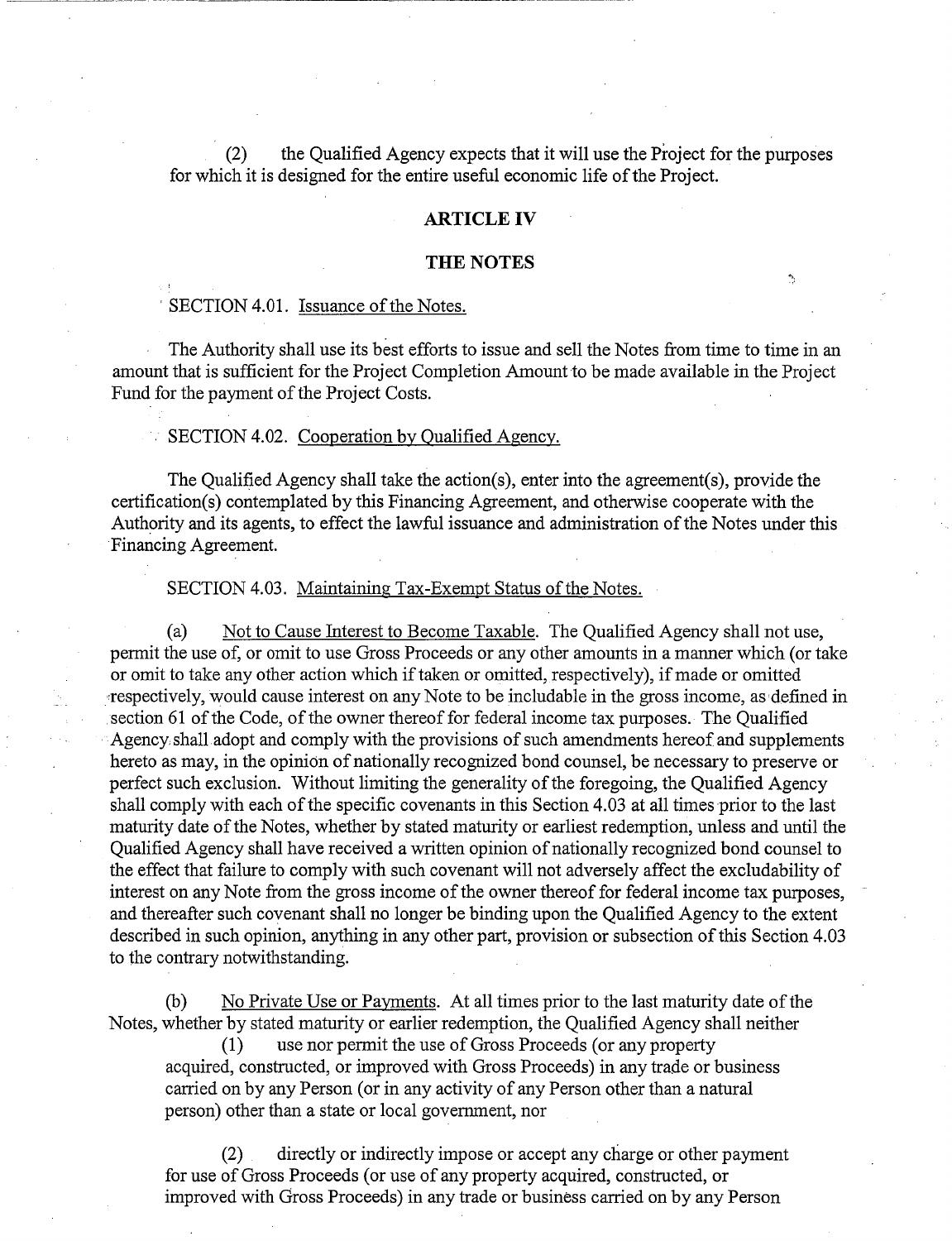(or in any activity of any Person other than a natural person) other than a state or local government,

unless either (i) such use is merely as a member (and, except possibly for the amount of use and any corresponding rate adjustment, is extended by the Qualified Agency on the same terms as to all other members) of the general public or (ii) such charge or payment consists of taxes of general application within the Qualified Agency or interest earned on temporary Investments acquired with Gross Proceeds pending application of such Gross Proceeds for their intended purposes. For purposes of this Paragraph (b), property is considered to be "used" by a Person if:

> (A) Sale or Lease: it is sold or otherwise disposed of, or leased, to such Person;

(B). Management Contract: it is operated, managed, or otherwise physically employed, utilized, or consumed by such Person, excluding operation or management pursuant to an agreement which meets the conditions described in Internal Revenue Service Regulations 1.141-0 et.seq.

(C) Capacity, Output or Service Commitment: capacity in or output or service from such property is reserved or committed to such Person under a take-or-pay, output, incentive payment, or similar contract or arrangement;

(D) Preferential Service: such property is used to provide service to (or such service is committed to or reserved for) such Person on a basis or terms which (except possibly for the amount of use and any corresponding rate adjustment) are different from the basis or terms on which such service is provided (or committed or reserved) to members of the public generally;

(E) Developer: such Person is a developer and a significant amount of property acquired, constructed, or improved with proceeds from the sale of a series of bonds of which the Notes are a part serves only a limited area substantially all of which is owned by such Person, or a limited group of developers, unless such area is developed and sold to (and occupied by) members of the general public with reasonable speed; or

(F) Other Incidents of Ownership: substantial burdens and benefits of ownership of such property are otherwise effectively transferred to such Person.

but the temporary investment of Gross Proceeds or proceeds of bonds of any series of which the Notes are a part pending application for their intended purposes shall not constitute "use" of Gross Proceeds or such proceeds.

 $\pm 1$  .

(c) No Private Loan. The Qualified Agency shall not use Gross Proceeds to make or finance loans to any Person other than a state or local government, excluding loans consisting of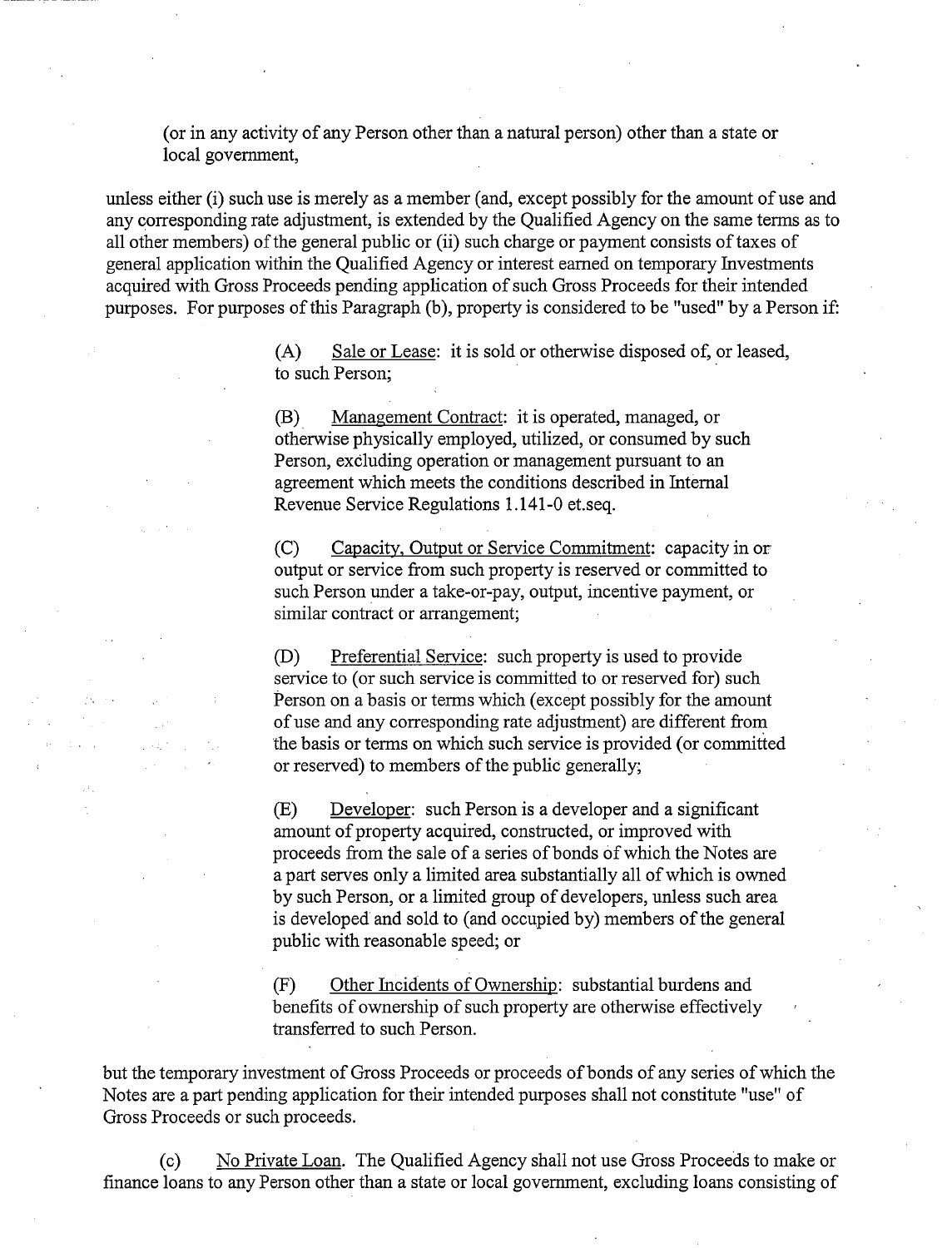temporary investments of Gross Proceeds pending application of such Gross Proceeds for their intended purposes. For purposes of this Paragraph (c), Gross Proceeds are considered to be "loaned" to a Person if (i) property acquired, constructed, or improved with Gross Proceeds or with proceeds from the sale of bonds of the series of which a Note is a part is sold or leased to such Person in a transaction which creates a debt for federal income tax purposes, (ii) capacity in . or service from such property is committed to such Person under a take-or-pay, output, or similar contract or arrangement, or (iii) indirect benefits, or burdens and benefits of ownership, of Gross Proceeds or such property are otherwise transferred to such Person in a transaction which is the economic equivalent of a loan.

(d) Promptly upon request, the Qualified Agency shall provide the Executive Director with any information available to the Qualified Agency relating to the expenditure of the proceeds of the Notes by or on behalf of the Qualified Agency or the use of the Project that could have an adverse effect on the tax-exempt status of the Notes.

(e) The Qualified Agency shall timely take such lawful action as requested by the Executive Director to avoid, remedy, or mitigate the effect of an Event of Taxability.

(f) Notwithstanding anything set forth in this Section 4.03, any use, directly or indirectly, including use resulting from any sales agreement, lease agreement, operating agreement or other agreement by an entity other than an agency or political subdivision of the State, shall require, in accordance with Section 3.10 of this Financing Agreement the prior written approval of the Executive Director, as contemplated by such Section 3.10 of this Financing Agreement.

## SECTION 4.04. Arbitrage Rebate.

(a) The Qualified Agency shall timely take such lawful action as requested by the Executive Director to avoid or mitigate the obligation to make payments to the United States government under section 148(f) of the Code, unless an Authorized Agency Representative certifies to the Authority that the requested action is not practicable.

(b) If the Qualified Agency fails to cause Note proceeds to be expended within the time periods set forth in the Project Completion Schedule, the Executive Director may inquire as to the nature of such failure and the extent to which it is expected to continue.

(c) The Qualified Agency shall use its best efforts to expend all funds necessary to complete its Project within the two-year expenditure period set forth in section  $148(f)(4)(C)$  of the Code as follows: (i) 10 percent of the funds within the 6-month period beginning on the date the Notes are issued; (ii) 45 percent of the funds within the 1-year period beginning on such date; (iii) 75 percent of such funds within the 18-month period beginning of such date; and (iv) 100 percent of such funds within the 2-year period beginning on such date. If a portion of the Project Completion Amount will remain unexpended as of the close of the two-year period beginning with the Closing Date (or such other period as specified by the Executive Director), the Qualified Agency, not later than the close of such period, shall notify the Executive Director of the amount of such unexpended funds and the purpose( s) for which such funds are being retained in the Project Fund after such period.

SECTION 4.05. Disclosure Documents.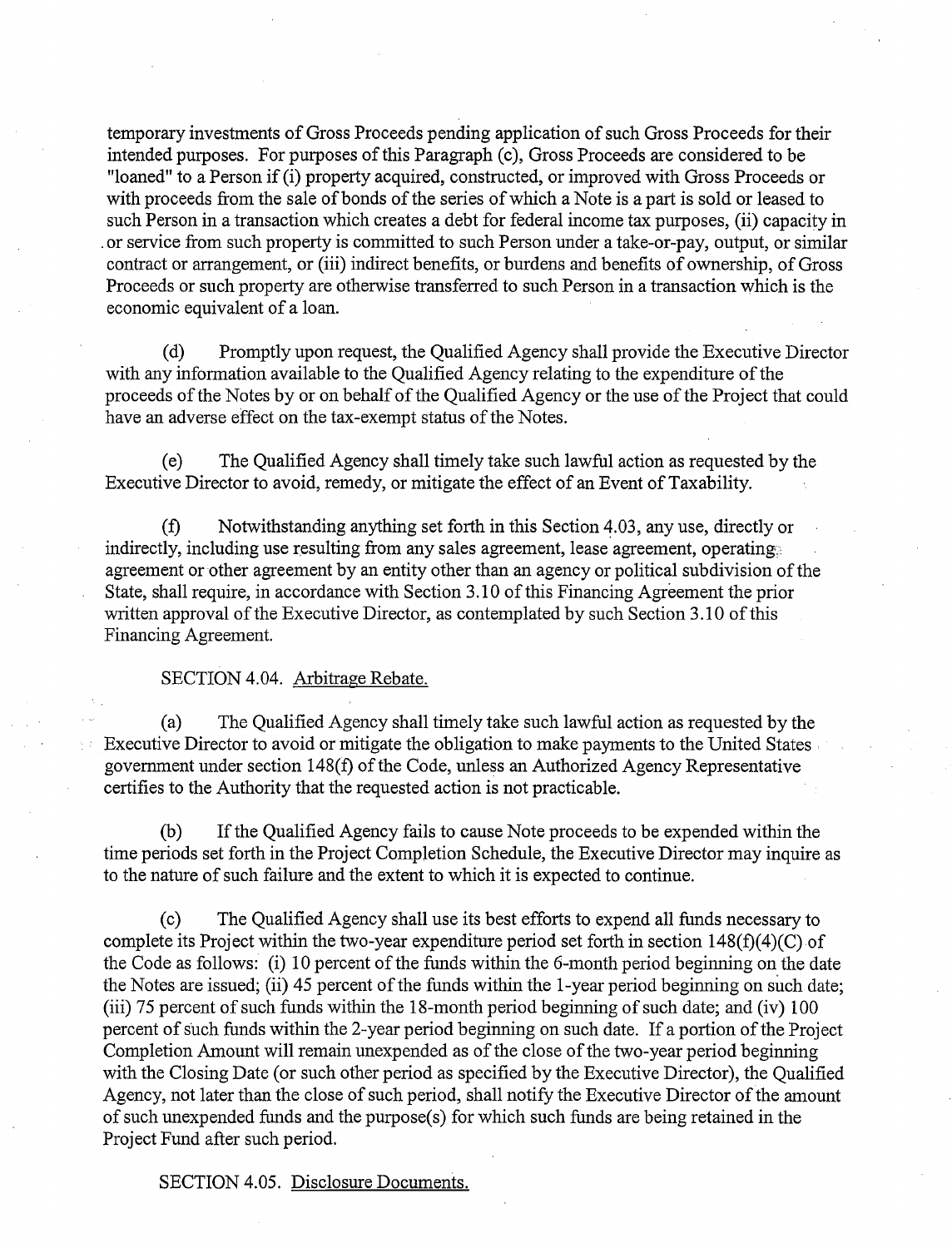(a) The Qualified Agency shall provide the Authority, promptly upon request, with available information relating to the Qualified Agency or the Project that the Executive Director determines appropriate for inclusion in the Disclosure Documents. The Qualified Agency authorizes the Authority to include any such information in the Disclosure Documents.

(b) The Qualified Agency shall provide the Authority with certification of an Authorized Agency Representative to the effect that the information contained in the Disclosure Documents provided by the Qualified Agency is accurate and does not omit any information necessary to make the information provided not misleading.

(c) The Qualified Agency authorizes the Authority and any offeree or purchaser of the Notes to rely on the information and certifications provided by the Qualified Agency under this section. The Notes will not be issued unless the information and certifications requested under this section have been provided by the Qualified Agency.

#### **ARTICLEV**

### . **PARTICULAR AGREEMENTS**

# SECTION 5.01. Recordkeeping.

The Executive Director shall retain, as official records of the Authority, all Disbursement Certificates, the Project Completion Certificate, and all periodic Project status reports submitted by the Qualified Agency pursuant to this Financing Agreement.

# SECTION 5.02. Indemnification of Qualified Agency.

The Qualified Agency represents that, subject to applicable law, it intends that each Facility Contract providing for payment of goods or services exceeding\$25,000 will require indemnification of the Qualified Agency. The Qualified Agency will be provided with insurance, a surety bond, or other form of financial assurance, from a financially sound provider, that assures performance under such Facility Contract with respect to such indemnification, unless the Qualified Agency determines that such financial assurance is not necessary or is required in a reduced amount.

#### SECTION 5.03. Availability of Other Funding.

As of the Closing Date, the Qualified Agency represents that no funds (other than funds derived from note proceeds) have been appropriated to the Qualified Agency for the biennium in which the Notes are issued for application to the payment of Project Costs that are to be paid with the proceeds of the Notes. It is understood and agreed, however, that the Qualified Agency may apply funds other than bond proceeds for payment of Project Costs in compliance with applicable law.

## SECTION 5.04. Real Property.

The Qualified Agency represents that, subject to applicable law, it does not intend to acquire real property at a purchase price in excess of \$25,000 unless: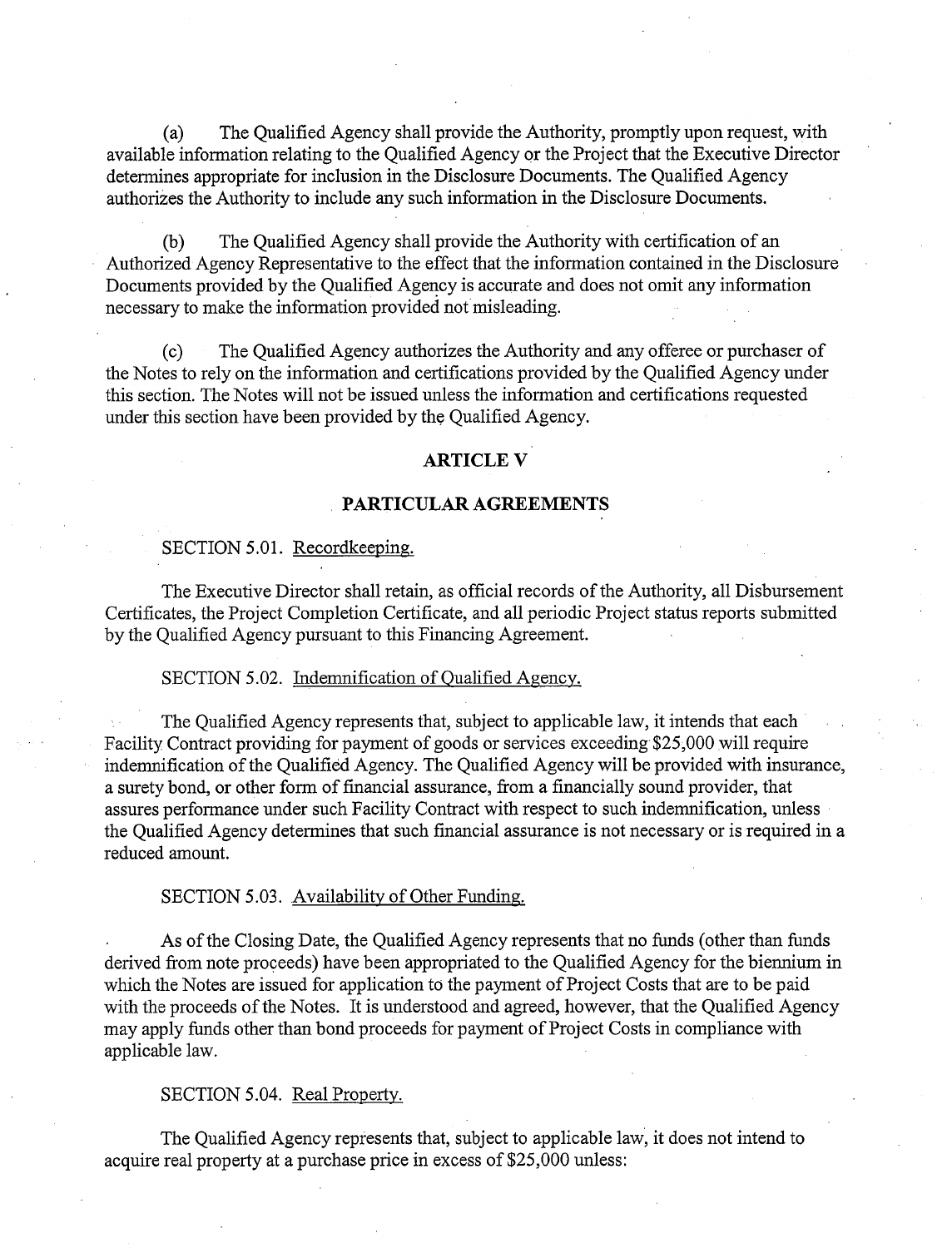(1) such property is suitable for the Qualified Agency's intended use and has no defect or condition (including, without limitation, pollution or hazardous waste defects) that would jeopardize such use; or

(2) the Qualified Agency determines that, notwithstanding such nonsuitability, defect, or condition (as applicable), such acquisition is appropriate.

## SECTION 5.05. Title Insurance.

The Qualified Agency represents that, subject to applicable law, it does not intend to acquire any real property at a purchase price in excess of \$25,000 unless:

(1) the Qualified Agency's title to such property is insured by title insurance in an amount not less than the purchase price paid by the Qualified Agency, subject to standard printed exceptions, with only those changes thereto normally required by a prudent purchaser; or

(2) the Qualified Agency determines that the acquisition of such real property without such title insurance is appropriate.

## SECTION 5.06. Proiect Design.

The Qualified Agency represents that the Project has been (or will be) designed to satisfy all of the purposes that the Qualified Agency intends the Project to serve, and that the Qualified Agency has used (or will use) all reasonable efforts to design the Project so that the Project will be provided, and can be operated, at such reasonable cost as is consistent with applicable legal requirements and the sound business judgment of the Qualified Agency.

#### **ARTICLE VI**

#### **MISCELLANEOUS PROVISIONS**

## SECTION 6.01. Term of Agreement.

This Financing Agreement shall take effect upon its delivery by the parties hereto and shall remain in effect until the Notes have been fully paid or until no more periodic status reports are required from the Qualified Agency under this Financing Agreement, whichever is the later to occur.

SECTION 6.02. Amendment.

The Authority and the Qualified Agency, by mutual agreement, may amend this Financing Agreement if, before the amendment takes effect:

(1) the Qualified Agency obtains an opinion of its legal counsel to the effect that such amendment is permitted under the Agency Act and other law governing the Qualified Agency; and

(2) either of the following requirements is satisfied: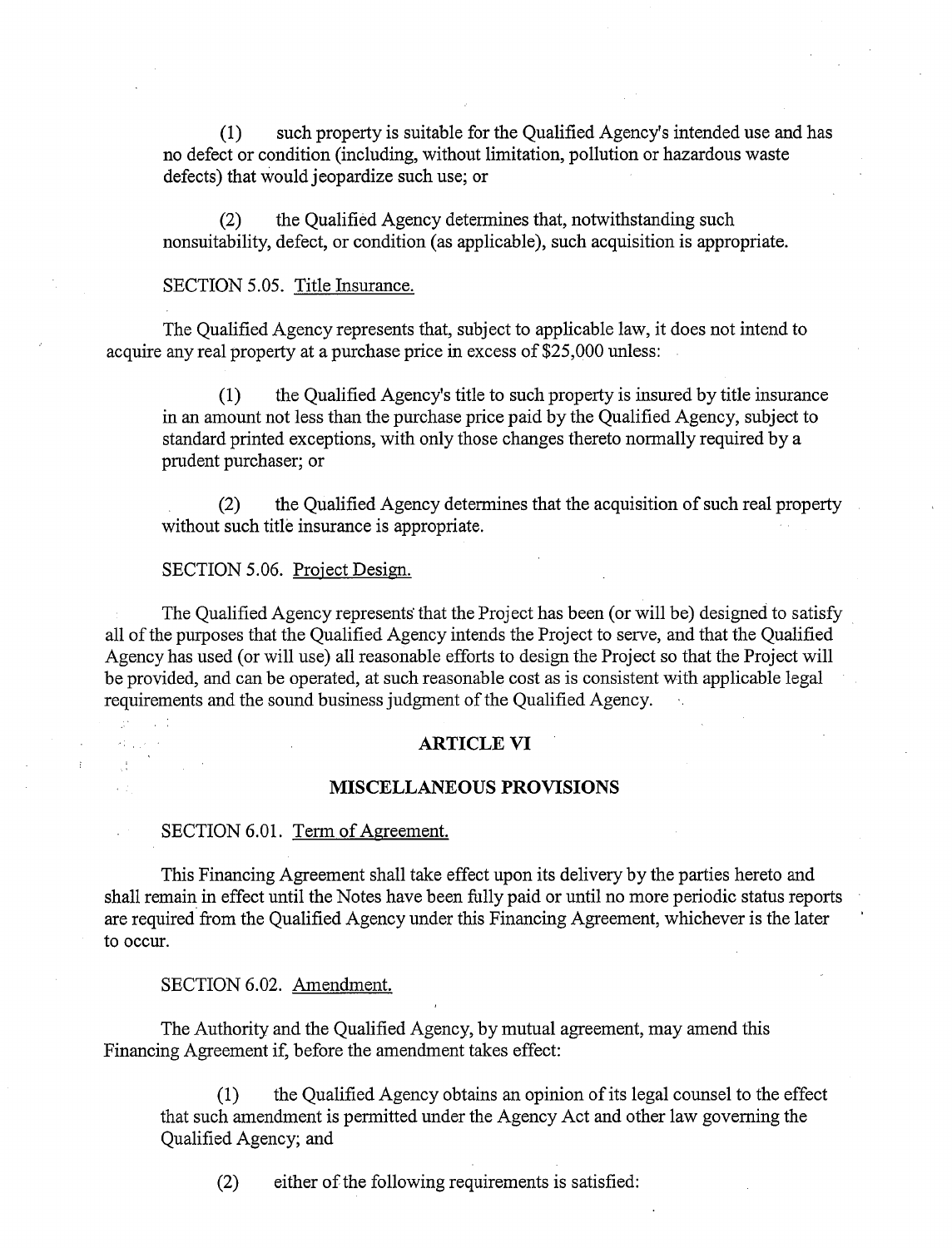(A) the Authority obtains an opinion of Bond Counsel to the effect that such amendment will not constitute an Event of Taxability, violate the Authorizing Law or the Resolution, or adversely affect the rights of the owners of the Notes thereunder, or

(B) the owners of at least a majority in aggregate principal amount of the outstanding Notes affected by such amendment consent thereto.

#### SECTION 6.03. Notices and Other Communications.

(a) Notices, certificates, approvals, and other communications under this Financing Agreement shall be in writing and delivered by United States mail, postage paid, by telex, telegram, or other electronic transmission, or by express or personal delivery, addressed as follows:

(1) if to the Qualified Agency:

Texas Building and Procurement Commission 1711 San Jacinto P.O. Box 13047 Austin, Texas 78711-3047

Attention: Chief Financial Officer

 $(2)$  if to the Authority:

Texas Public Finance Authority 300 West 15th Street Suite 411 Austin, Texas 78701

Attention: Executive Director

(3) if to the Comptroller of Public Accounts

Comptroller of Public Accounts - Treasury Operations P.O. Box 12608 Capitol Station Austin, Texas 78711

Attention: Director, Cash Management Division

(b) Any such party may designate any additional or different address to which cominunications under this Financing Agreement shall be delivered by giving at least five days' advance notice thereof to the affected party.

(c) Any communication delivered by mail in compliance with this section is deemed to have been delivered as of the date of deposit in the mail.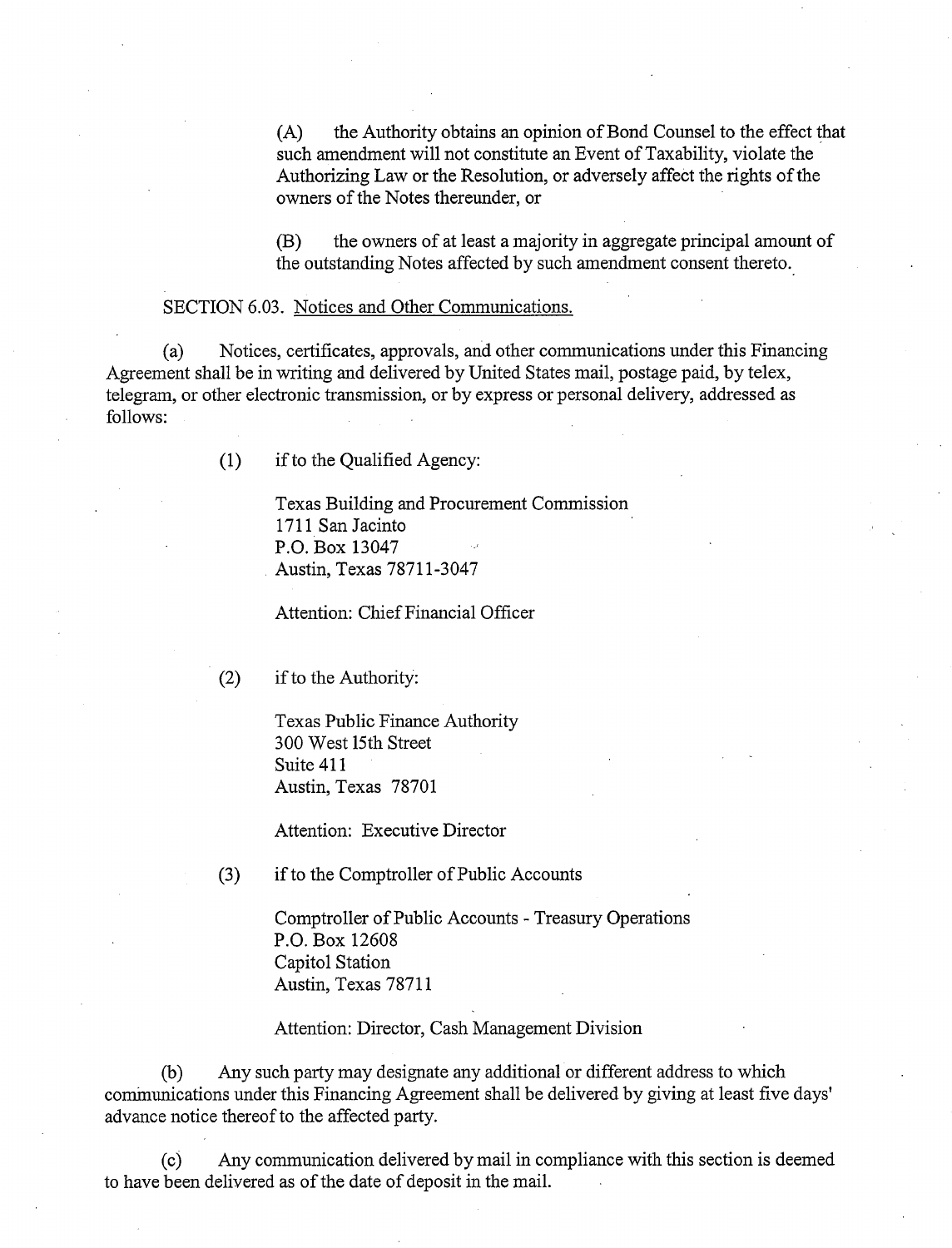(d) A provision of this Financing Agreement that provides for a different method of giving notice or otherwise conflicts with this section supersedes this section to the extent of the . conflict.

SECTION 6.04. Exclusive Benefit.

This Financing Agreement shall inure to the exclusive benefit of and be binding on the Authority, the Qualified Agency, and their respective successors.

SECTION 6.05. Severability.

If any part of this Financing Agreement is ruled unenforceable by a court of competent jurisdiction, this Financing Agreement shall remain operable to the fullest extent possible under the application of such ruling.

-SECTION 6.06. Conflict with Memorandum.

In the event of a conflict between this Financing Agreement and the Memorandum, this Financing.Agreement shall supersede the Memorandum to the extent of the conflict.

SECTION 6.07. Counterparts.

This Financing Agreement may be executed in multiple counterparts, each of which shall be an original and all of which shall constitute one and the same document.

SECTION 6.08. Governing Law.

**This Financing Agreement shall be governed by and construed in accordance with the law of the State of Texas.** 

IN WITNESS WHEREOF, the parties have caused this Financing Agreement to be executed by their respective duly authorized officers as of the date first above written.

TEXAS PUBLIC FINANCE AUTHORITY

Edward

Executive Director

TEXAS BUILDING AND PROCUREMENT COMMISSION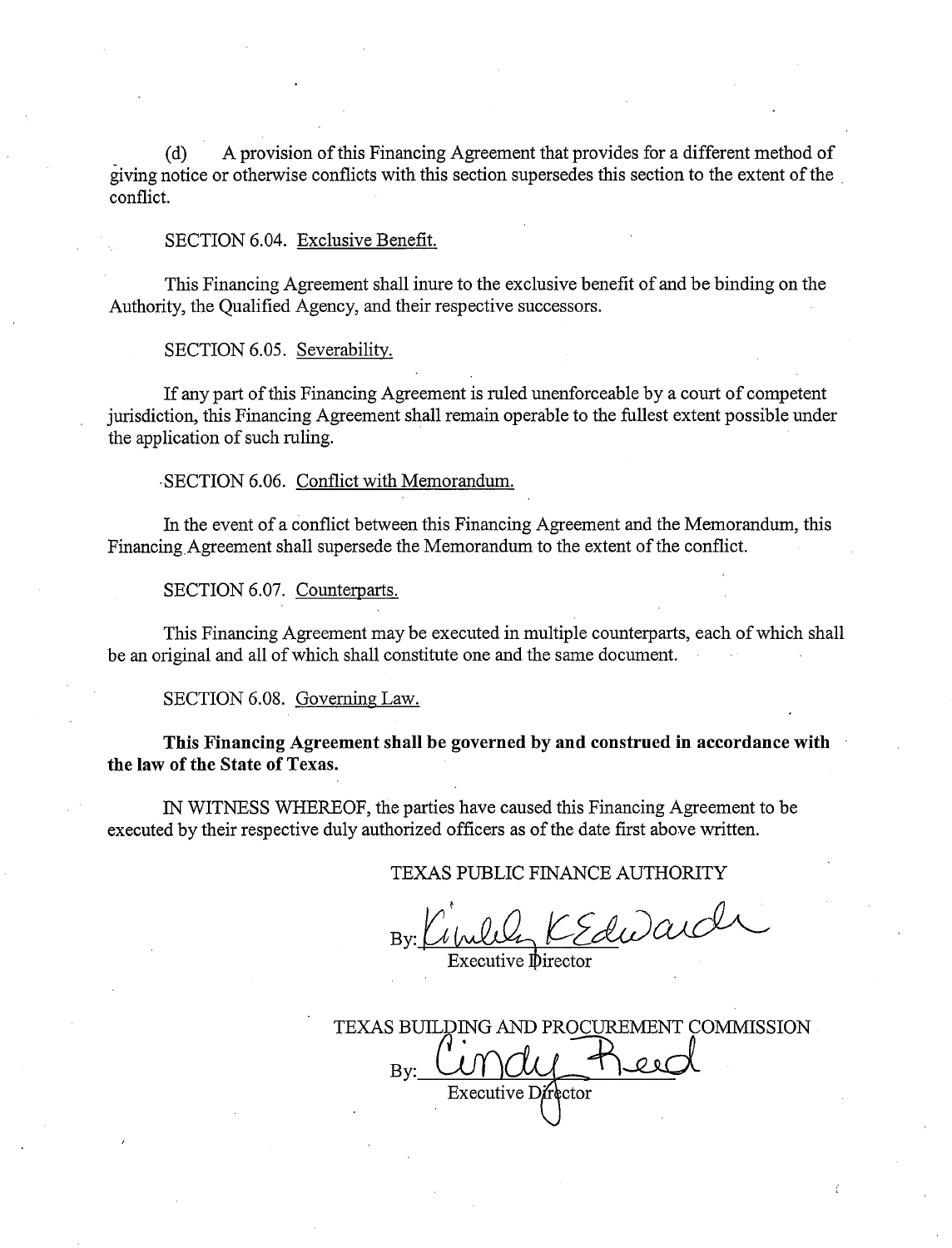# EXHIBIT A TO THE FINANCING AGREEMENT

# PROJECT DESCRIPTION

| PROJECT                                                | <b>ESTIMATED</b><br>COST | PROJECT<br><b>COMPLETION</b><br><b>AMOUNT</b> | ESTIMATED<br>USEFUL<br>${\rm LIFE^*}$ |
|--------------------------------------------------------|--------------------------|-----------------------------------------------|---------------------------------------|
|                                                        |                          |                                               |                                       |
| Renovation of the TSLAC<br>∙1.<br>Facilities           | \$15,531,000.00          | \$15,531,000.00<br>plus interest *            | 30 years                              |
|                                                        |                          |                                               |                                       |
| Deferred Maintenance-<br>2.<br>Critical Repair         | \$3,011,000.00           | \$3,011,000.00<br>plus interest*              | 25 years                              |
|                                                        |                          |                                               |                                       |
| Deferred Maintenance-<br>3.<br>Compliance              | \$5,600,000.00           | \$5,600,000.00<br>plus interest*              | 25 years                              |
|                                                        |                          |                                               |                                       |
| Deferred Maintenance-<br>4.<br><b>Asset Management</b> | \$5,000,000.00           | \$5,000,000.00*<br>plus interest              | 25 years                              |
|                                                        |                          |                                               |                                       |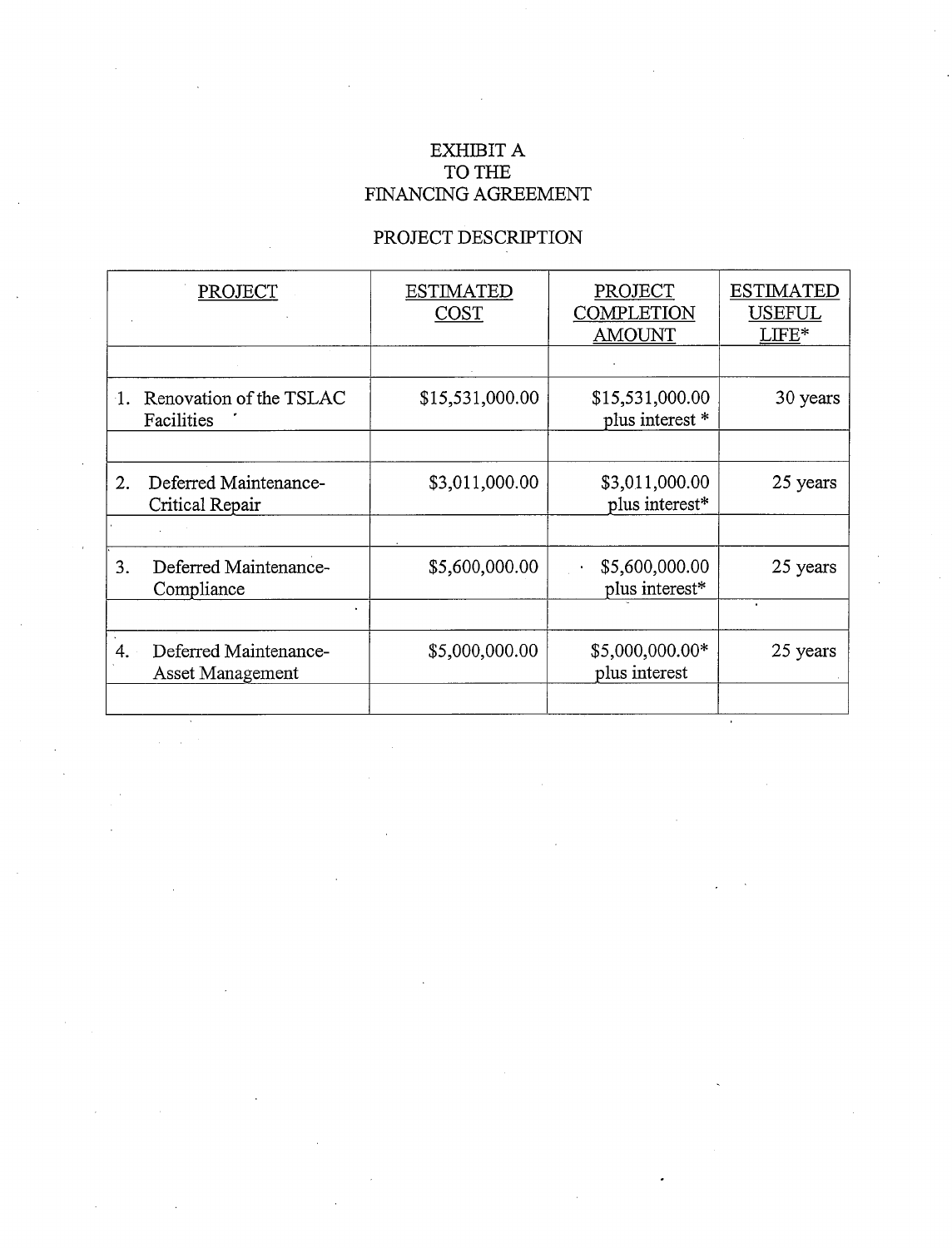# $EXHIBITB$ TO THE FINANCING AGREEMENT

# PROJECT COMPLETION SCHEDULE

| EXPENDITURE<br>PERIOD                                          | PROJECTED<br><b>PROJECT</b><br><b>EXPENDITURES</b><br><b>EACH PERIOD*</b> |
|----------------------------------------------------------------|---------------------------------------------------------------------------|
| 6-12 months                                                    | \$5,906,428                                                               |
| $12-18$ months                                                 | \$7,206,763                                                               |
| $18-24$ months                                                 | \$5,580,548                                                               |
| $24-30$ months<br>30-36 months<br>36-42 months<br>42-48 months | \$6,139,749<br>\$2,902,377<br>\$1,114,715<br>\$291,420                    |
|                                                                |                                                                           |

\*For each penod; not cumulative.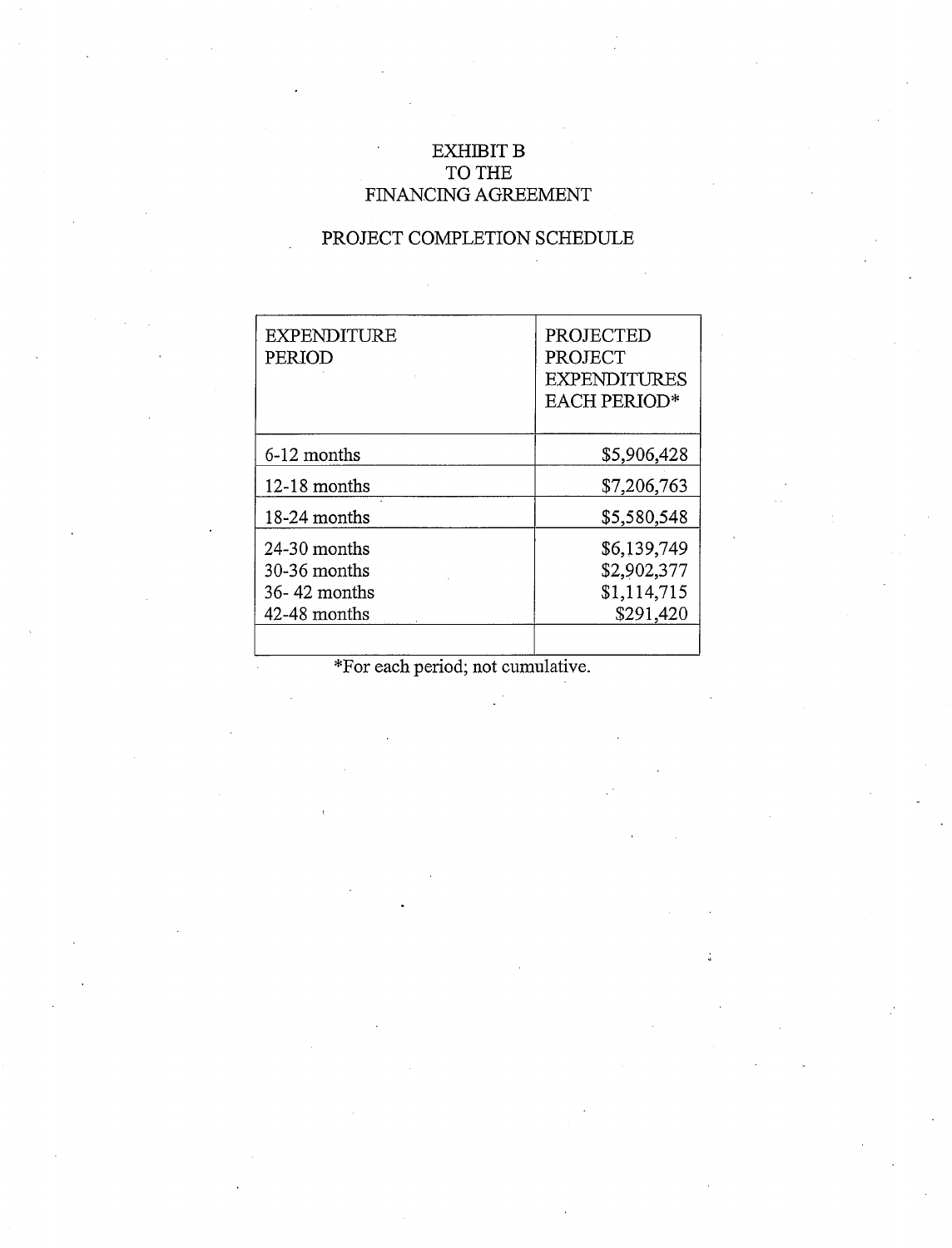$\label{eq:2.1} \frac{1}{\sqrt{2}}\int_{0}^{\infty}\frac{dx}{\sqrt{2\pi}}\,dx\leq \frac{1}{2}\int_{0}^{\infty}\frac{dx}{\sqrt{2\pi}}\,dx.$ 

 $\frac{1}{\sqrt{2}}\sum_{i=1}^{n} \frac{1}{\sqrt{2}}\left(\frac{1}{\sqrt{2}}\right)^2\left(\frac{1}{\sqrt{2}}\right)^2.$ 

 $\label{eq:2.1} \frac{1}{\sqrt{2\pi}}\sum_{i=1}^n\frac{1}{\sqrt{2\pi}}\sum_{i=1}^n\frac{1}{\sqrt{2\pi}}\sum_{i=1}^n\frac{1}{\sqrt{2\pi}}\sum_{i=1}^n\frac{1}{\sqrt{2\pi}}\sum_{i=1}^n\frac{1}{\sqrt{2\pi}}\sum_{i=1}^n\frac{1}{\sqrt{2\pi}}\sum_{i=1}^n\frac{1}{\sqrt{2\pi}}\sum_{i=1}^n\frac{1}{\sqrt{2\pi}}\sum_{i=1}^n\frac{1}{\sqrt{2\pi}}\sum_{i=1}^n\$  $\frac{1}{2} \sum_{i=1}^{n} \frac{1}{i} \sum_{j=1}^{n} \frac{1}{j} \sum_{j=1}^{n} \frac{1}{j} \sum_{j=1}^{n} \frac{1}{j} \sum_{j=1}^{n} \frac{1}{j} \sum_{j=1}^{n} \frac{1}{j} \sum_{j=1}^{n} \frac{1}{j} \sum_{j=1}^{n} \frac{1}{j} \sum_{j=1}^{n} \frac{1}{j} \sum_{j=1}^{n} \frac{1}{j} \sum_{j=1}^{n} \frac{1}{j} \sum_{j=1}^{n} \frac{1}{j} \sum_{j=1}^{n$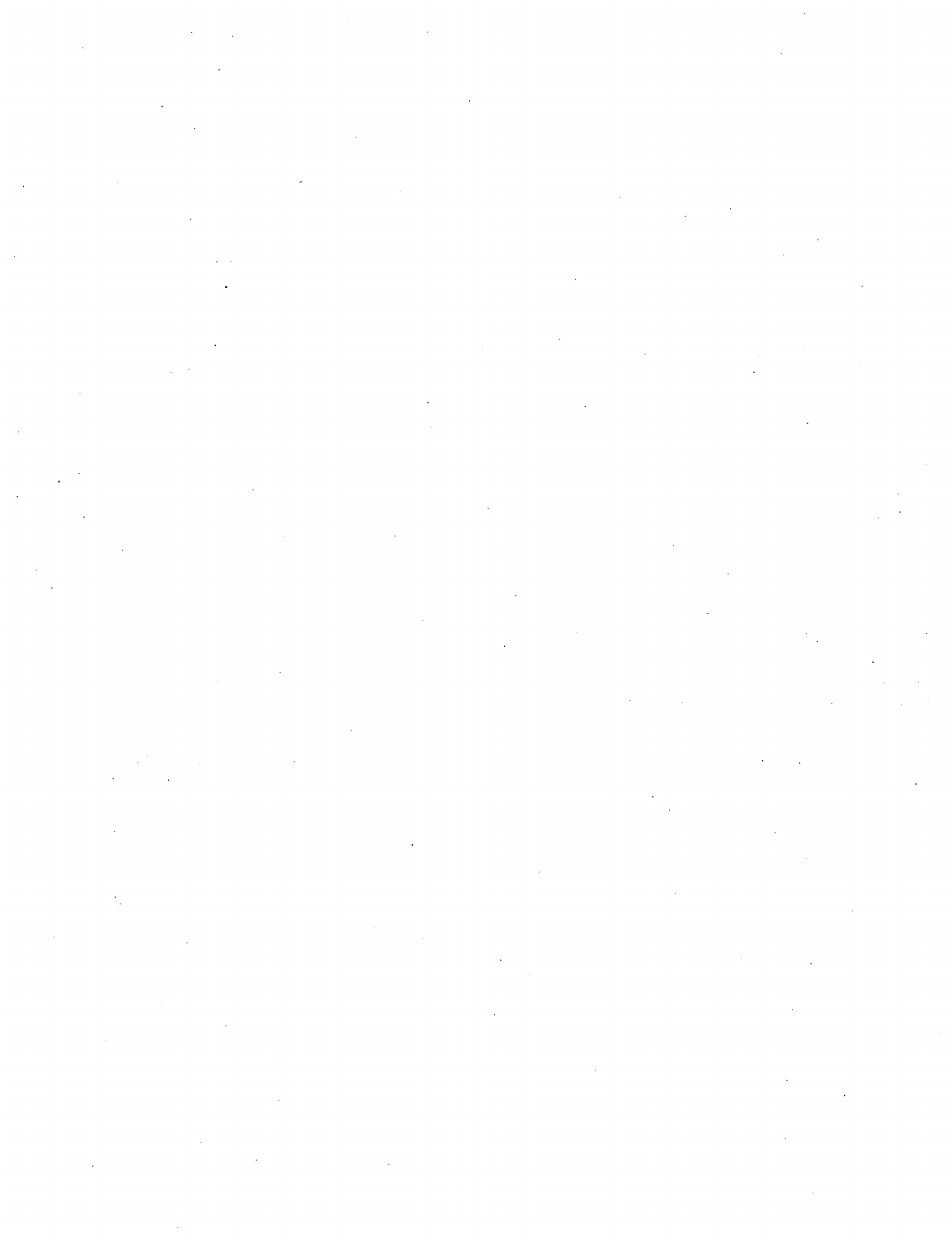# EXHIBIT C to the Financing Agreement

# Governmental Project Approvals

As of the Closing Date, the following licenses, permits, and other governmental approvals necessary to complete the Project have not been obtained *[describe each such approval (e.g., utility easement), statingfor each (1) the identity of the Project facility (or facilities) for which such approval is required, (2) the primary requirements necessary to obtain such approval, and (3) the date that such approval is expected to be obtained}:* 

None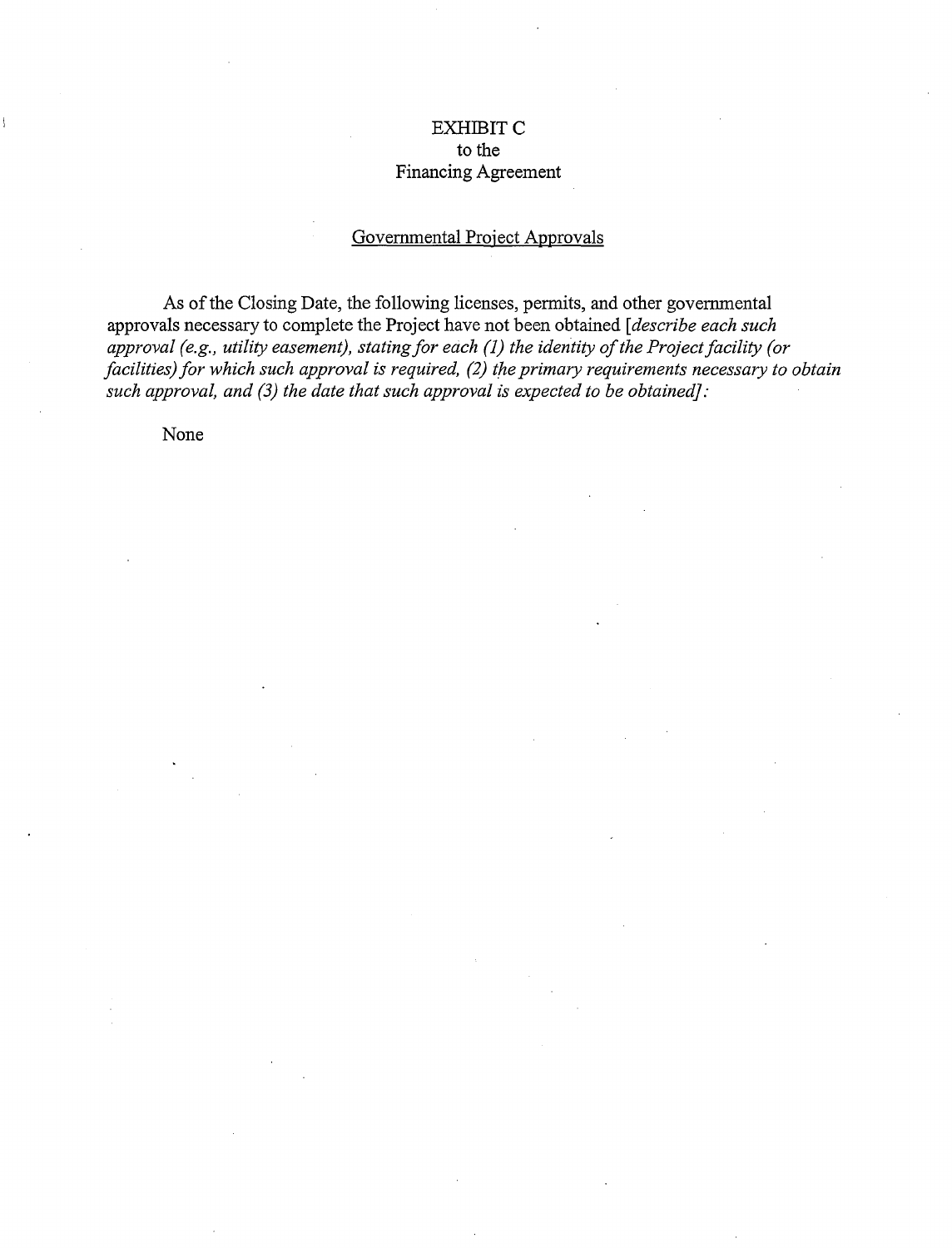$\label{eq:2.1} \mathcal{L}(\mathcal{L}) = \mathcal{L}(\mathcal{L}) \left( \mathcal{L}(\mathcal{L}) \right) \mathcal{L}(\mathcal{L}) \left( \mathcal{L}(\mathcal{L}) \right)$ 

 $\label{eq:2.1} \frac{1}{\sqrt{2}}\int_{\mathbb{R}^3}\frac{1}{\sqrt{2}}\left(\frac{1}{\sqrt{2}}\int_{\mathbb{R}^3}\frac{1}{\sqrt{2}}\left(\frac{1}{\sqrt{2}}\int_{\mathbb{R}^3}\frac{1}{\sqrt{2}}\right)\frac{1}{\sqrt{2}}\right)\frac{1}{\sqrt{2}}\,d\mu$ 

 $\label{eq:2.1} \frac{1}{\sqrt{2}}\left(\frac{1}{\sqrt{2}}\right)^{2} \left(\frac{1}{\sqrt{2}}\right)^{2} \left(\frac{1}{\sqrt{2}}\right)^{2} \left(\frac{1}{\sqrt{2}}\right)^{2} \left(\frac{1}{\sqrt{2}}\right)^{2} \left(\frac{1}{\sqrt{2}}\right)^{2} \left(\frac{1}{\sqrt{2}}\right)^{2} \left(\frac{1}{\sqrt{2}}\right)^{2} \left(\frac{1}{\sqrt{2}}\right)^{2} \left(\frac{1}{\sqrt{2}}\right)^{2} \left(\frac{1}{\sqrt{2}}\right)^{2} \left(\$ 

 $\mathcal{L}^{\mathcal{L}}(\mathcal{L}^{\mathcal{L}})$  and the contribution of the contribution of the contribution of the contribution of the contribution of the contribution of the contribution of the contribution of the contribution of the con

 $\label{eq:2.1} \frac{1}{\sqrt{2}}\int_{\mathbb{R}^3}\frac{1}{\sqrt{2}}\left(\frac{1}{\sqrt{2}}\right)^2\frac{1}{\sqrt{2}}\left(\frac{1}{\sqrt{2}}\right)^2\frac{1}{\sqrt{2}}\left(\frac{1}{\sqrt{2}}\right)^2.$  $\label{eq:2.1} \frac{1}{\sqrt{2}}\sum_{i=1}^n\frac{1}{\sqrt{2}}\sum_{i=1}^n\frac{1}{\sqrt{2}}\sum_{i=1}^n\frac{1}{\sqrt{2}}\sum_{i=1}^n\frac{1}{\sqrt{2}}\sum_{i=1}^n\frac{1}{\sqrt{2}}\sum_{i=1}^n\frac{1}{\sqrt{2}}\sum_{i=1}^n\frac{1}{\sqrt{2}}\sum_{i=1}^n\frac{1}{\sqrt{2}}\sum_{i=1}^n\frac{1}{\sqrt{2}}\sum_{i=1}^n\frac{1}{\sqrt{2}}\sum_{i=1}^n\frac$  $\label{eq:2.1} \frac{1}{\sqrt{2}}\int_{\mathbb{R}^3}\frac{1}{\sqrt{2}}\left(\frac{1}{\sqrt{2}}\right)^2\frac{1}{\sqrt{2}}\left(\frac{1}{\sqrt{2}}\right)^2\frac{1}{\sqrt{2}}\left(\frac{1}{\sqrt{2}}\right)^2\frac{1}{\sqrt{2}}\left(\frac{1}{\sqrt{2}}\right)^2.$  $\label{eq:2.1} \frac{1}{\sqrt{2\pi}}\int_{\mathbb{R}^3}\frac{1}{\sqrt{2\pi}}\left(\frac{1}{\sqrt{2\pi}}\int_{\mathbb{R}^3}\frac{1}{\sqrt{2\pi}}\int_{\mathbb{R}^3}\frac{1}{\sqrt{2\pi}}\frac{1}{\sqrt{2\pi}}\frac{1}{\sqrt{2\pi}}\frac{1}{\sqrt{2\pi}}\frac{1}{\sqrt{2\pi}}\frac{1}{\sqrt{2\pi}}\frac{1}{\sqrt{2\pi}}\frac{1}{\sqrt{2\pi}}\frac{1}{\sqrt{2\pi}}\frac{1}{\sqrt{2\pi}}\frac{1}{\sqrt{$  $\label{eq:1} \chi_{\rm{eff}} = \frac{1}{2} \sum_{\rm{eff}} \frac{1}{\sigma_{\rm{eff}}} \frac{1}{\sigma_{\rm{eff}}} \frac{1}{\sigma_{\rm{eff}}} \frac{1}{\sigma_{\rm{eff}}} \frac{1}{\sigma_{\rm{eff}}} \frac{1}{\sigma_{\rm{eff}}} \frac{1}{\sigma_{\rm{eff}}} \frac{1}{\sigma_{\rm{eff}}} \frac{1}{\sigma_{\rm{eff}}} \frac{1}{\sigma_{\rm{eff}}} \frac{1}{\sigma_{\rm{eff}}} \frac{1}{\sigma_{\rm{eff}}} \frac{1}{\sigma_{\rm{eff}}} \frac{1}{\sigma_{\rm{eff}}} \frac{1}{\sigma$  $\label{eq:2.1} \frac{d\mathbf{y}}{d\mathbf{x}} = \frac{d\mathbf{y}}{d\mathbf{x}} \mathbf{y} + \frac{d\mathbf{y}}{d\mathbf{x}} \mathbf{y} + \frac{d\mathbf{y}}{d\mathbf{x}} \mathbf{y} + \frac{d\mathbf{y}}{d\mathbf{x}} \mathbf{y} + \frac{d\mathbf{y}}{d\mathbf{x}} \mathbf{y} + \frac{d\mathbf{y}}{d\mathbf{x}} \mathbf{y} + \frac{d\mathbf{y}}{d\mathbf{x}} \mathbf{y} + \frac{d\mathbf{y}}{d\mathbf{x}} \mathbf{y} + \$ 

 $\label{eq:2.1} \frac{1}{\sqrt{2\pi}}\sum_{i=1}^n\frac{1}{\sqrt{2\pi}}\sum_{i=1}^n\frac{1}{\sqrt{2\pi}}\sum_{i=1}^n\frac{1}{\sqrt{2\pi}}\sum_{i=1}^n\frac{1}{\sqrt{2\pi}}\sum_{i=1}^n\frac{1}{\sqrt{2\pi}}\sum_{i=1}^n\frac{1}{\sqrt{2\pi}}\sum_{i=1}^n\frac{1}{\sqrt{2\pi}}\sum_{i=1}^n\frac{1}{\sqrt{2\pi}}\sum_{i=1}^n\frac{1}{\sqrt{2\pi}}\sum_{i=1}^n\$  $\label{eq:2.1} \frac{1}{\sqrt{2\pi}}\int_{0}^{\infty}\frac{1}{\sqrt{2\pi}}\left(\frac{1}{\sqrt{2\pi}}\right)^{2\pi} \frac{1}{\sqrt{2\pi}}\int_{0}^{\infty}\frac{1}{\sqrt{2\pi}}\left(\frac{1}{\sqrt{2\pi}}\right)^{2\pi} \frac{1}{\sqrt{2\pi}}\frac{1}{\sqrt{2\pi}}\int_{0}^{\infty}\frac{1}{\sqrt{2\pi}}\frac{1}{\sqrt{2\pi}}\frac{1}{\sqrt{2\pi}}\frac{1}{\sqrt{2\pi}}\frac{1}{\sqrt{2\pi}}\frac{1}{\sqrt{$  $\label{eq:2.1} \frac{1}{\sqrt{2}}\int_{\mathbb{R}^3} \frac{1}{\sqrt{2}}\left(\frac{1}{\sqrt{2}}\right)^2\left(\frac{1}{\sqrt{2}}\right)^2\left(\frac{1}{\sqrt{2}}\right)^2\left(\frac{1}{\sqrt{2}}\right)^2\left(\frac{1}{\sqrt{2}}\right)^2\left(\frac{1}{\sqrt{2}}\right)^2\left(\frac{1}{\sqrt{2}}\right)^2\left(\frac{1}{\sqrt{2}}\right)^2\left(\frac{1}{\sqrt{2}}\right)^2\left(\frac{1}{\sqrt{2}}\right)^2\left(\frac{1}{\sqrt{2}}\right)^2\left(\$ 

 $\label{eq:2.1} \frac{1}{\sqrt{2}}\left(\frac{1}{\sqrt{2}}\right)^{2} \left(\frac{1}{\sqrt{2}}\right)^{2} \left(\frac{1}{\sqrt{2}}\right)^{2} \left(\frac{1}{\sqrt{2}}\right)^{2} \left(\frac{1}{\sqrt{2}}\right)^{2} \left(\frac{1}{\sqrt{2}}\right)^{2} \left(\frac{1}{\sqrt{2}}\right)^{2} \left(\frac{1}{\sqrt{2}}\right)^{2} \left(\frac{1}{\sqrt{2}}\right)^{2} \left(\frac{1}{\sqrt{2}}\right)^{2} \left(\frac{1}{\sqrt{2}}\right)^{2} \left(\$ 

 $\mathcal{F}(\mathcal{F})$  .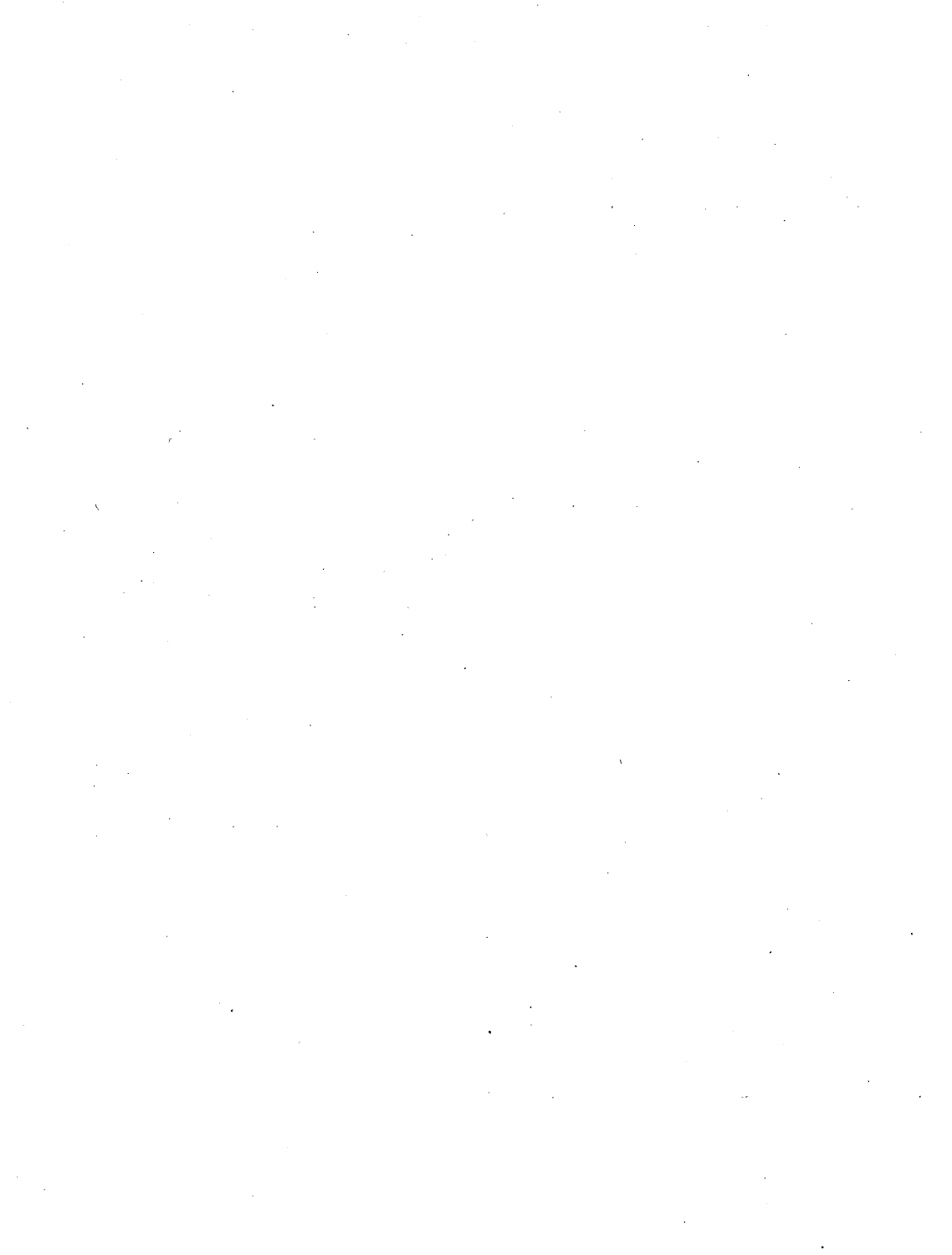#### **EXHIBIT D** TO THE FINANCING AGREEMENT

#### Form of Disbursement Certificate

#### DISBURSEMENT CERTIFICATE

The undersigned hereby certifies, on behalf of the Texas Building and Procurement Commission (the Qualified Agency"), as follows:

The capitalized terms in this Certificate that are not herein defined shall have the  $(a)$ meanings defined in the Financing Agreement, dated as of December 15, 2005, between the Oualified Agency and the Texas Public Finance Authority.

The Qualified Agency (Agency No. 303) requests disbursement from the Project  $(b)$ Fund to Pay Project Costs in the aggregate amount of \$5,000,000.00. The aggregate of all disbursements (including this disbursement) from the Project Fund requested by the Qualified Agency to date is \$  $0.00.$ 

Except as previously disclosed in writing to the Executive Director, the Qualified Agency  $(c)$ is not in breach of any representation, warranty, or agreement in the Financing Agreement.

The Qualified Agency reasonably expects to submit payment vouchers, in the aggregate  $(d)$ amount of the disbursement requested by this Certificate, for the payment of the Project Costs for which disbursement is requested.

For each item of Project Costs for which a disbursement of funds is  $(e)$ requested, state the following information [attach separate sheet if necessary]:

| Program | Appropriated       | Agency   | Agency   | Approp- | Amount of    | Project Identification Description |
|---------|--------------------|----------|----------|---------|--------------|------------------------------------|
| Cost    | Fund No.           | Fund No. | General  | riation | Disbursement |                                    |
| Account | (D <sub>22</sub> ) | (D23     | Ledger   | Year    |              |                                    |
|         | Profile)           | Profile) | Account  |         |              |                                    |
| 62302   | 7623               | 0623     | 30306230 | 2006    | \$1,000,000  | Def Maint - Critical Repair        |
| 62303   | 7623               | 0623     | 30306230 | 2006    | 1,000,000    | Def Maint – Compliance             |
| 62304   | 7623               | 0623     | 30306230 | 2006    | 1,000,000    | Def Maint - Asset Mgmt.            |
| 62305   | 7623               | 0623     | 30306230 | 2006    | 2,000,000    | TSLA-De Zavala Renovation          |

IN WITNESS WHEREOF, the undersigned executes this Certificate on the date shown below:

TEXAS BUILDING AND PROCUREMENT COMMISSION

'Qualified Agency''

By:

Authorized Agency Representative

12/14/05 Date: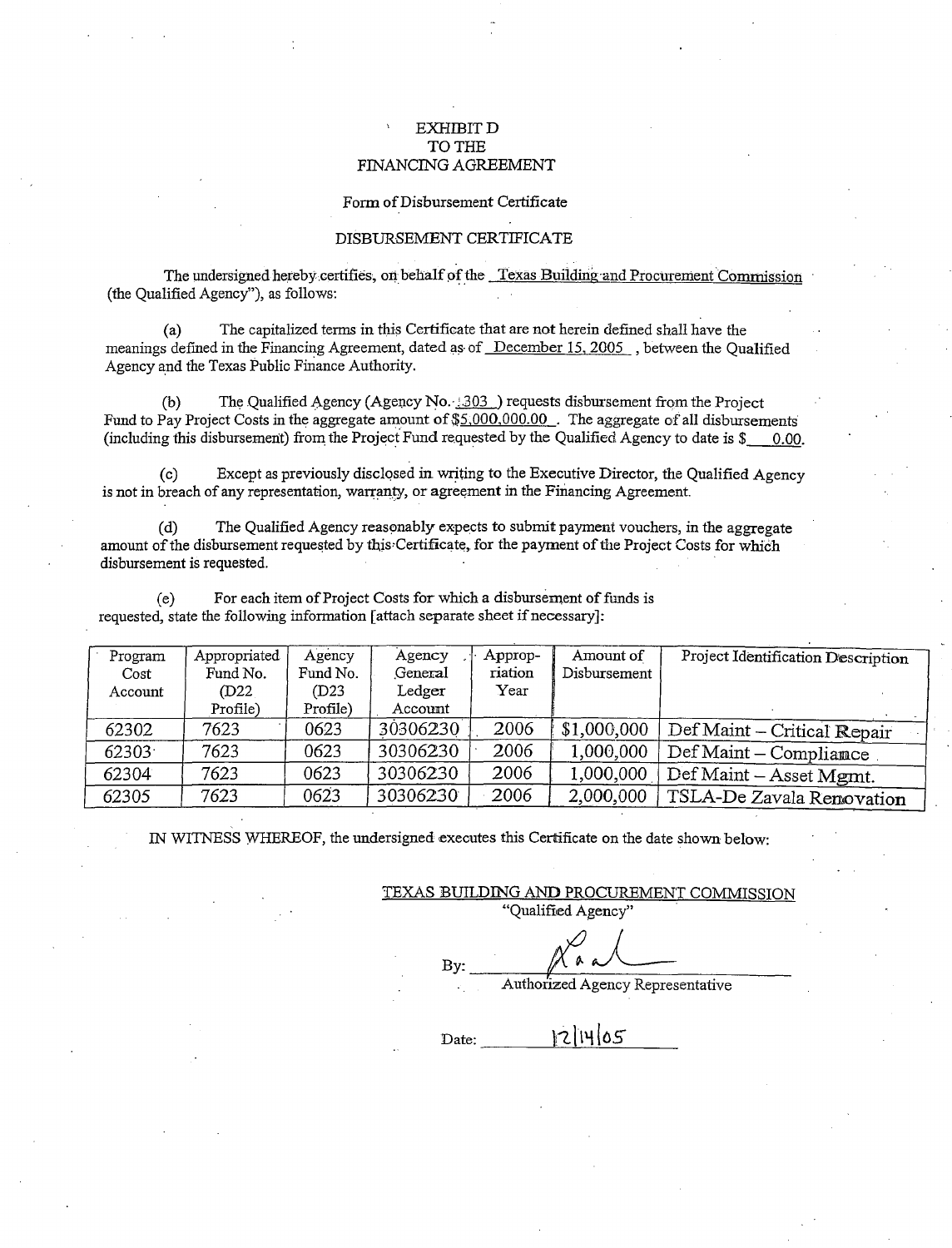$\frac{1}{2}$  ,  $\frac{1}{2}$ 

 $\mathcal{L}_{\text{max}}$  .  $\label{eq:2} \frac{1}{\sqrt{2}}\int_0^1\frac{1}{\sqrt{2\pi}}\,d\mu\,d\mu$ 

 $\mathcal{A}^{\mathcal{A}}$ 

 $\mathcal{L}^{\text{max}}_{\text{max}}$ 

 $\label{eq:2.1} \frac{1}{\sqrt{2}}\left(\frac{1}{\sqrt{2}}\right)^{2} \left(\frac{1}{\sqrt{2}}\right)^{2} \left(\frac{1}{\sqrt{2}}\right)^{2} \left(\frac{1}{\sqrt{2}}\right)^{2} \left(\frac{1}{\sqrt{2}}\right)^{2} \left(\frac{1}{\sqrt{2}}\right)^{2} \left(\frac{1}{\sqrt{2}}\right)^{2} \left(\frac{1}{\sqrt{2}}\right)^{2} \left(\frac{1}{\sqrt{2}}\right)^{2} \left(\frac{1}{\sqrt{2}}\right)^{2} \left(\frac{1}{\sqrt{2}}\right)^{2} \left(\$ 

 $\sim 10^{11}$  $\mathcal{L}^{\text{max}}_{\text{max}}$  $\frac{1}{2} \sqrt{\frac{1}{2}}$ 

 $\label{eq:2.1} \frac{1}{\sqrt{2}}\sum_{i=1}^n\frac{1}{\sqrt{2}}\left(\frac{1}{\sqrt{2}}\sum_{i=1}^n\frac{1}{\sqrt{2}}\sum_{i=1}^n\frac{1}{\sqrt{2}}\sum_{i=1}^n\frac{1}{\sqrt{2}}\sum_{i=1}^n\frac{1}{\sqrt{2}}\sum_{i=1}^n\frac{1}{\sqrt{2}}\sum_{i=1}^n\frac{1}{\sqrt{2}}\sum_{i=1}^n\frac{1}{\sqrt{2}}\sum_{i=1}^n\frac{1}{\sqrt{2}}\sum_{i=1}^n\frac{1}{\sqrt{2$  $\label{eq:2.1} \frac{1}{\sqrt{2}}\sum_{i=1}^n\frac{1}{\sqrt{2}}\sum_{i=1}^n\frac{1}{\sqrt{2}}\sum_{i=1}^n\frac{1}{\sqrt{2}}\sum_{i=1}^n\frac{1}{\sqrt{2}}\sum_{i=1}^n\frac{1}{\sqrt{2}}\sum_{i=1}^n\frac{1}{\sqrt{2}}\sum_{i=1}^n\frac{1}{\sqrt{2}}\sum_{i=1}^n\frac{1}{\sqrt{2}}\sum_{i=1}^n\frac{1}{\sqrt{2}}\sum_{i=1}^n\frac{1}{\sqrt{2}}\sum_{i=1}^n\frac$  $\label{eq:2.1} \frac{1}{\sqrt{2}}\left(\frac{1}{\sqrt{2}}\right)^{2} \frac{1}{\sqrt{2}}\left(\frac{1}{\sqrt{2}}\right)^{2} \frac{1}{\sqrt{2}}\left(\frac{1}{\sqrt{2}}\right)^{2} \frac{1}{\sqrt{2}}\left(\frac{1}{\sqrt{2}}\right)^{2} \frac{1}{\sqrt{2}}\left(\frac{1}{\sqrt{2}}\right)^{2} \frac{1}{\sqrt{2}}\left(\frac{1}{\sqrt{2}}\right)^{2} \frac{1}{\sqrt{2}}\left(\frac{1}{\sqrt{2}}\right)^{2} \frac{1}{\sqrt{2}}\left(\frac{$ 

 $\label{eq:2} \frac{1}{\sqrt{2}}\sum_{i=1}^n\frac{1}{\sqrt{2}}\sum_{j=1}^n\frac{1}{\sqrt{2}}\sum_{j=1}^n\frac{1}{\sqrt{2}}\sum_{j=1}^n\frac{1}{\sqrt{2}}\sum_{j=1}^n\frac{1}{\sqrt{2}}\sum_{j=1}^n\frac{1}{\sqrt{2}}\sum_{j=1}^n\frac{1}{\sqrt{2}}\sum_{j=1}^n\frac{1}{\sqrt{2}}\sum_{j=1}^n\frac{1}{\sqrt{2}}\sum_{j=1}^n\frac{1}{\sqrt{2}}\sum_{j=1}^n\frac{1$  $\frac{1}{2}$  $\mathcal{A}^{(1)}$ 

 $\label{eq:2.1} \frac{1}{2} \sum_{i=1}^n \frac{1}{2} \sum_{j=1}^n \frac{1}{2} \sum_{j=1}^n \frac{1}{2} \sum_{j=1}^n \frac{1}{2} \sum_{j=1}^n \frac{1}{2} \sum_{j=1}^n \frac{1}{2} \sum_{j=1}^n \frac{1}{2} \sum_{j=1}^n \frac{1}{2} \sum_{j=1}^n \frac{1}{2} \sum_{j=1}^n \frac{1}{2} \sum_{j=1}^n \frac{1}{2} \sum_{j=1}^n \frac{1}{2} \sum_{j=1}^n \frac{$  $\label{eq:2.1} \frac{1}{\sqrt{2}}\int_{0}^{\infty}\frac{1}{\sqrt{2\pi}}\left(\frac{1}{\sqrt{2\pi}}\right)^{2}d\mu\,d\mu\,.$  $\frac{1}{2}$  $\label{eq:2.1} \begin{split} \mathcal{L}_{\text{max}}(\mathcal{L}_{\text{max}}) = \mathcal{L}_{\text{max}}(\mathcal{L}_{\text{max}}) \end{split}$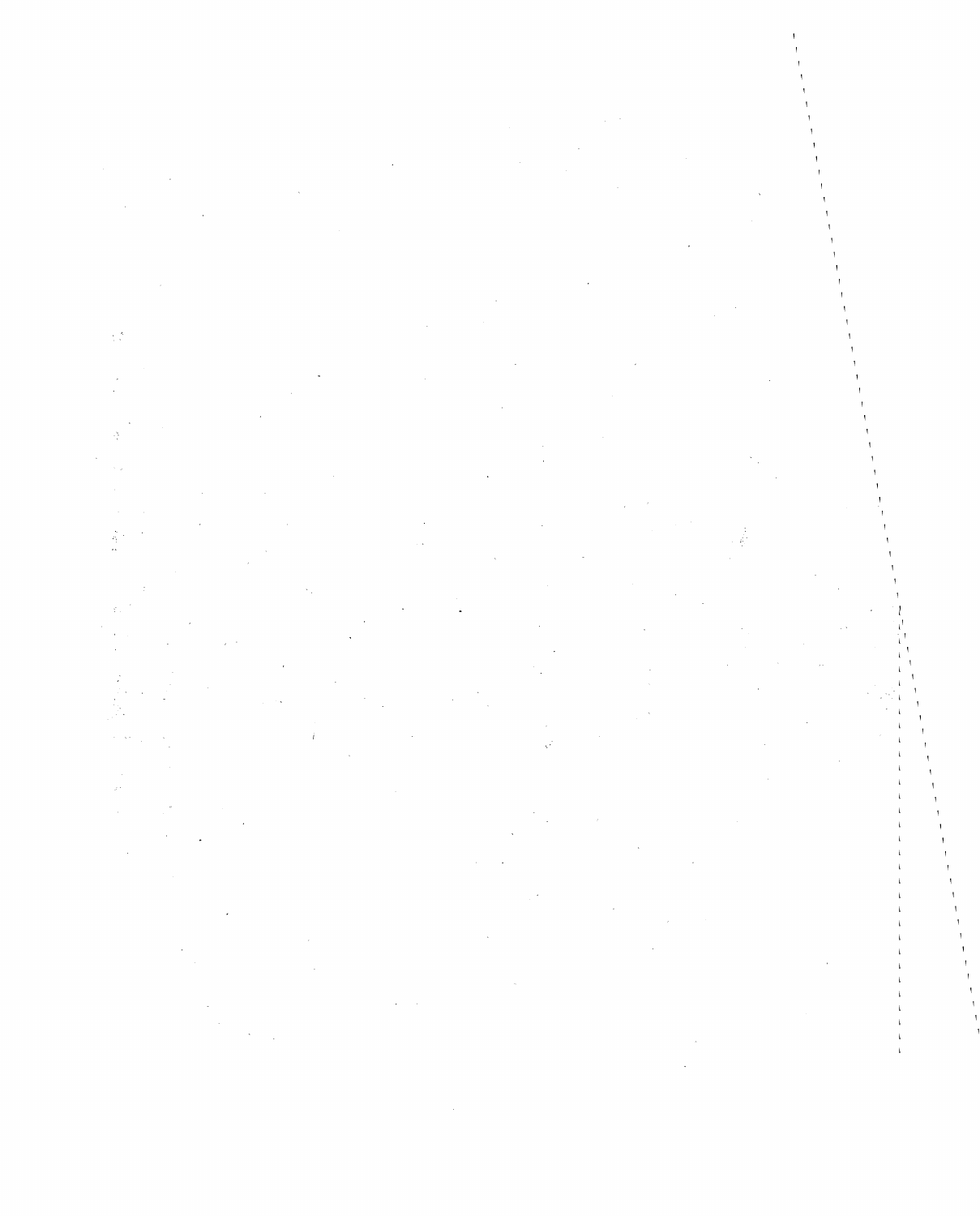# EXHIBIT ${\bf E}$ ·to the Financing Agreement

# Monthly Status Report Information

The monthly status report prepared by the Qualified Agency pursuant to this Financing Agreement shall contain the following information with respect to the Project:

| (1)  | identity of the Project Components (name, ID no., etc.) and the original date on<br>which such Project Components were first financed hereunder;                                         |
|------|------------------------------------------------------------------------------------------------------------------------------------------------------------------------------------------|
| (2)  | fund $number(s)$ ;                                                                                                                                                                       |
| (3)  | the budget amount for the Project Components (including adjustments, if any);                                                                                                            |
| (4)  | description of work category;                                                                                                                                                            |
| (5)  | amount expended for reporting month;                                                                                                                                                     |
| (6)  | total amount expended to date;                                                                                                                                                           |
| (7)  | amount encumbered;                                                                                                                                                                       |
| (8)  | available balance;                                                                                                                                                                       |
| (9)  | percent work complete;                                                                                                                                                                   |
| (10) | percent funds expended; and                                                                                                                                                              |
| (11) | narrative identifying any problems (including, without limitation, delays and cost<br>overruns) and indicating whether such problems will substantially alter work<br>schedule or costs. |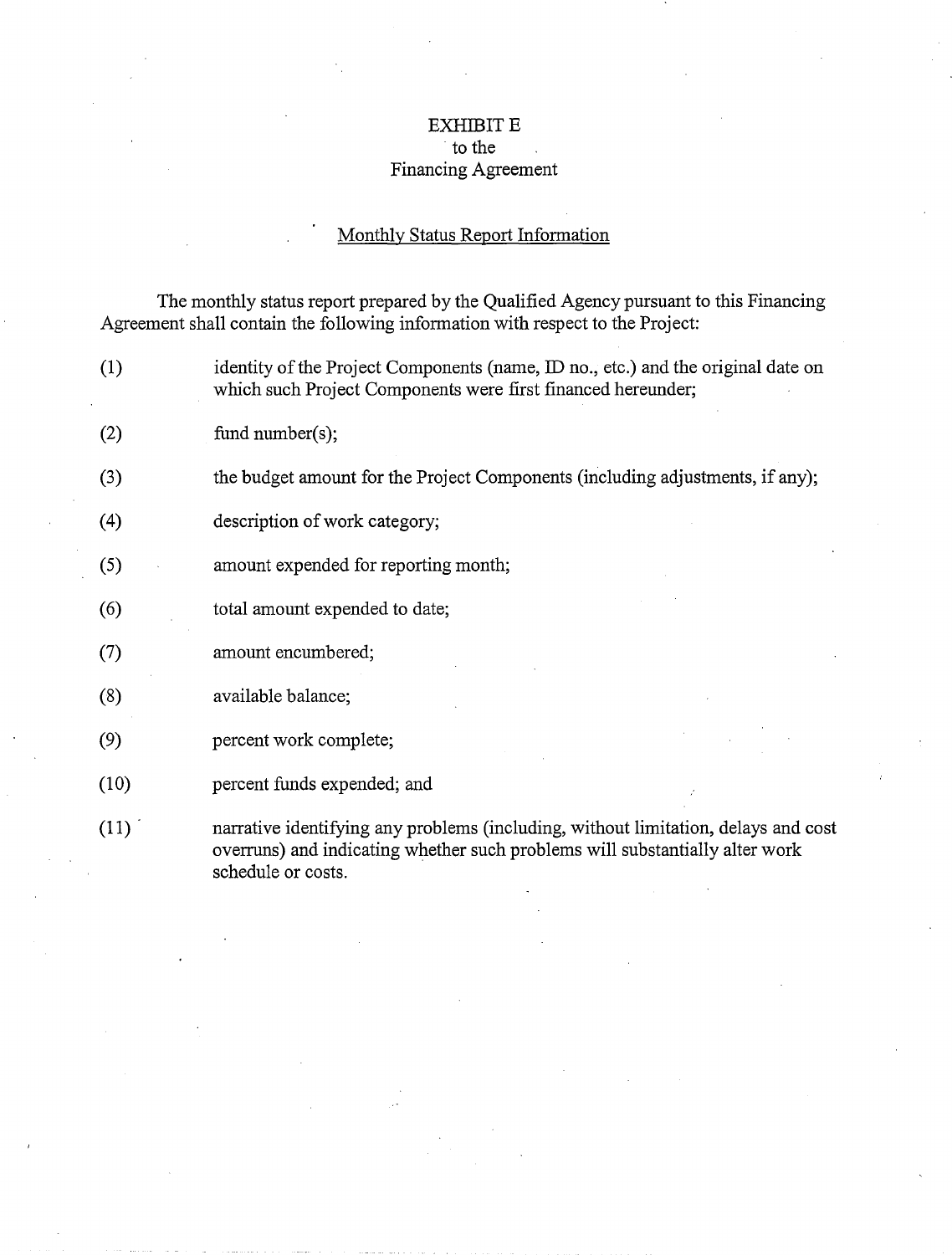$\label{eq:2.1} \mathcal{L}(\mathcal{L}^{\text{c}}_{\text{c}}) = \mathcal{L}(\mathcal{L}^{\text{c}}_{\text{c}}) = \mathcal{L}(\mathcal{L}^{\text{c}}_{\text{c}})$ 

 $\label{eq:2.1} \frac{1}{\sqrt{2\pi}}\frac{1}{\sqrt{2\pi}}\frac{1}{\sqrt{2\pi}}\frac{1}{\sqrt{2\pi}}\frac{1}{\sqrt{2\pi}}\frac{1}{\sqrt{2\pi}}\frac{1}{\sqrt{2\pi}}\frac{1}{\sqrt{2\pi}}\frac{1}{\sqrt{2\pi}}\frac{1}{\sqrt{2\pi}}\frac{1}{\sqrt{2\pi}}\frac{1}{\sqrt{2\pi}}\frac{1}{\sqrt{2\pi}}\frac{1}{\sqrt{2\pi}}\frac{1}{\sqrt{2\pi}}\frac{1}{\sqrt{2\pi}}\frac{1}{\sqrt{2\pi}}\frac{1}{\sqrt$  $\mathcal{A}^{(1)}$  .

 $\frac{1}{\sqrt{2}}\int_{0}^{\sqrt{2}}\frac{1}{\sqrt{2}}\left( \frac{1}{2}\left( \frac{1}{2}\right) ^{2}+\frac{1}{2}\left( \frac{1}{2}\right) ^{2}+\frac{1}{2}\left( \frac{1}{2}\right) ^{2}+\frac{1}{2}\left( \frac{1}{2}\right) ^{2}+\frac{1}{2}\left( \frac{1}{2}\right) ^{2}+\frac{1}{2}\left( \frac{1}{2}\right) ^{2}+\frac{1}{2}\left( \frac{1}{2}\right) ^{2}+\frac{1}{2}\left( \frac{1}{2}\right) ^{2}+\frac{1}{2}\left( \$ 

> $\label{eq:2.1} \frac{1}{2} \int_{\mathbb{R}^3} \frac{1}{\sqrt{2\pi}} \int_{\mathbb{R}^3} \frac{1}{\sqrt{2\pi}} \int_{\mathbb{R}^3} \frac{1}{\sqrt{2\pi}} \int_{\mathbb{R}^3} \frac{1}{\sqrt{2\pi}} \int_{\mathbb{R}^3} \frac{1}{\sqrt{2\pi}} \int_{\mathbb{R}^3} \frac{1}{\sqrt{2\pi}} \int_{\mathbb{R}^3} \frac{1}{\sqrt{2\pi}} \int_{\mathbb{R}^3} \frac{1}{\sqrt{2\pi}} \int_{\mathbb{R}^3}$  $\label{eq:2.1} \frac{1}{2}\sum_{i=1}^n\frac{1}{2}\sum_{j=1}^n\frac{1}{2}\sum_{j=1}^n\frac{1}{2}\sum_{j=1}^n\frac{1}{2}\sum_{j=1}^n\frac{1}{2}\sum_{j=1}^n\frac{1}{2}\sum_{j=1}^n\frac{1}{2}\sum_{j=1}^n\frac{1}{2}\sum_{j=1}^n\frac{1}{2}\sum_{j=1}^n\frac{1}{2}\sum_{j=1}^n\frac{1}{2}\sum_{j=1}^n\frac{1}{2}\sum_{j=1}^n\frac{1}{2}\sum_{j=1}^n\$

 $\label{eq:2.1} \frac{1}{2} \sum_{i=1}^n \frac{1}{2} \sum_{j=1}^n \frac{1}{2} \sum_{j=1}^n \frac{1}{2} \sum_{j=1}^n \frac{1}{2} \sum_{j=1}^n \frac{1}{2} \sum_{j=1}^n \frac{1}{2} \sum_{j=1}^n \frac{1}{2} \sum_{j=1}^n \frac{1}{2} \sum_{j=1}^n \frac{1}{2} \sum_{j=1}^n \frac{1}{2} \sum_{j=1}^n \frac{1}{2} \sum_{j=1}^n \frac{1}{2} \sum_{j=1}^n \frac{$ 

 $\frac{d}{dt}$  $\mathcal{L}^{(1)}$  . 

 $\label{eq:2} \begin{array}{c} \left\langle \begin{array}{c} \mathbf{1} \\ \mathbf{1} \end{array} \right\rangle \left\langle \begin{array}{c} \mathbf{1} \\ \mathbf{1} \end{array} \right\rangle \\ \left\langle \begin{array}{c} \mathbf{1} \\ \mathbf{1} \end{array} \right\rangle \left\langle \begin{array}{c} \mathbf{1} \\ \mathbf{1} \end{array} \right\rangle \left\langle \begin{array}{c} \mathbf{1} \\ \mathbf{1} \end{array} \right\rangle \left\langle \begin{array}{c} \mathbf{1} \\ \mathbf{1} \end{array} \right\rangle \left\langle \begin{$